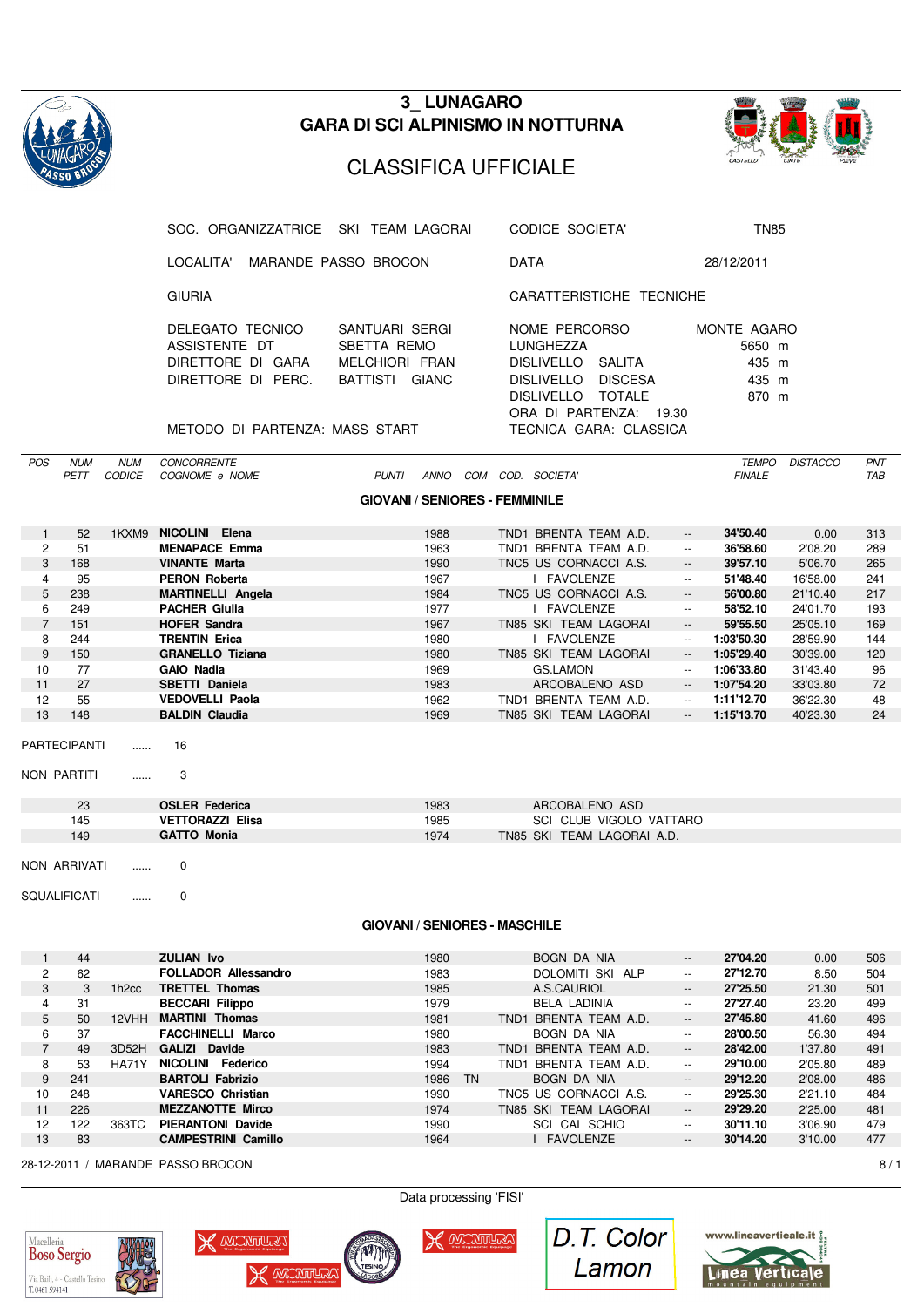| <b>POS</b> | <b>NUM</b>     | <b>NUM</b> | <b>CONCORRENTE</b>                                  |              |              |  |                                           |                                                      | <b>TEMPO</b>         | <b>DISTACCO</b>      | PNT        |
|------------|----------------|------------|-----------------------------------------------------|--------------|--------------|--|-------------------------------------------|------------------------------------------------------|----------------------|----------------------|------------|
|            | PETT           | CODICE     | COGNOME e NOME                                      | <b>PUNTI</b> | ANNO         |  | COM COD. SOCIETA'                         |                                                      | <b>FINALE</b>        |                      | TAB        |
| 14         | 93             |            | <b>MATTIATO Andrea</b>                              |              | 1978         |  | I FAVOLENZE                               | $\overline{\phantom{a}}$                             | 30'18.10             | 3'13.90              | 474        |
| 15         | 2              |            | <b>MORANDINI Marco</b>                              |              | 1970         |  | A.S.CAURIOL                               | $\overline{\phantom{a}}$                             | 30'40.70             | 3'36.50              | 472        |
| 16         | 108            |            | SOMMACAL Ivan                                       |              | 1970         |  | LINEA VERTICALE                           | $\overline{\phantom{a}}$                             | 30'44.70             | 3'40.50              | 469        |
| 17         | 126            |            | SINICATO Marco                                      |              | 1973         |  | SCI CAI SCHIO                             | $\overline{\phantom{a}}$                             | 31'23.00             | 4'18.80              | 467        |
| 18         | 42             |            | <b>PINAMONTI Giulio</b>                             |              | 1967         |  | BOGN DA NIA                               | $\overline{\phantom{a}}$                             | 31'28.50             | 4'24.30              | 464        |
| 19         | 255            |            | <b>BETTEGA Simone</b>                               |              | 1993         |  | I PIAZAROI                                | $\overline{\phantom{a}}$                             | 31'41.70             | 4'37.50              | 462        |
| 20         | 133            |            | PIVA Massimo                                        |              | 1975         |  | SCI CLUB PANAROT                          | $\overline{\phantom{a}}$                             | 31'47.80             | 4'43.60              | 459        |
| 21         | 251            |            | <b>PERON Andrea</b>                                 |              | 1971         |  | <b>SCI CLUB AZZURRI</b>                   | $\overline{\phantom{a}}$                             | 31'52.70             | 4'48.50              | 457        |
| 22<br>23   | 247<br>156     |            | <b>PALLAVER Franz</b><br>PINTARELLI Gil             |              | 1981<br>1981 |  | TNC5 US CORNACCI A.S.<br>TRIATHLON TRENTI | $\overline{\phantom{a}}$<br>$\overline{\phantom{a}}$ | 31'54.40<br>31'56.20 | 4'50.20<br>4'52.00   | 454<br>452 |
| 24         | 41             | N03CD      | LUDWIG Stefan                                       |              | 1971         |  | BOGN DA NIA                               | $\overline{\phantom{a}}$                             | 31'58.30             | 4'54.10              | 450        |
| 25         | 273            |            | <b>BIASIOLI</b> Andrea                              |              | 1983         |  | ARCOBALENO ASD                            | $\overline{\phantom{a}}$                             | 32'29.40             | 5'25.20              | 447        |
| 26         | 13             |            | HA4AR BONVECCHIO Edoardo                            |              | 1967         |  | ARCOBALENO ASD                            | $\overline{\phantom{a}}$                             | 32'31.00             | 5'26.80              | 445        |
| 27         | 64             |            | <b>SPONGA Zeno</b>                                  |              | 1974         |  | DOLOMITI SKI ALP                          | $\overline{\phantom{a}}$                             | 32'36.20             | 5'32.00              | 442        |
| 28         | 47             |            | <b>BONAZZA Maurio</b>                               |              | 1981         |  | TND1 BRENTA TEAM A.D.                     | $\overline{\phantom{a}}$                             | 32'45.10             | 5'40.90              | 440        |
| 29         | 234            |            | <b>DEFLORIAN Paolo</b>                              |              | 1968         |  | TNC5 US CORNACCI A.S.                     | $\overline{\phantom{a}}$                             | 32'48.10             | 5'43.90              | 437        |
| 30         | 99             |            | ZANGHELLINI Lorenzo                                 |              | 1993         |  | I FAVOLENZE                               | $\overline{\phantom{a}}$                             | 32'52.90             | 5'48.70              | 435        |
| 31         | 19             |            | 85ERN DEGASPERI Manuel                              |              | 1981         |  | ARCOBALENO ASD                            | $\overline{\phantom{a}}$                             | 33'04.60             | 6'00.40              | 432        |
| 32         | $\overline{1}$ |            | <b>DELVAI Mauro</b>                                 |              | 1977         |  | A.S.CAURIOL                               | $\overline{\phantom{a}}$                             | 33'08.10             | 6'03.90              | 430        |
| 33         | 63             |            | <b>IORIATTI Andrea</b>                              |              | 1972         |  | DOLOMITI SKI ALP                          | $\overline{\phantom{a}}$                             | 33'12.30             | 6'08.10              | 427        |
| 34         | 92             |            | <b>LIRA Giancarlo</b>                               |              | 1965         |  | I FAVOLENZE                               | $\overline{\phantom{a}}$                             | 33'15.30             | 6'11.10              | 425        |
| 35         | 84             |            | <b>CAMPESTRINI Omar</b>                             |              | 1997         |  | I FAVOLENZE                               | $\overline{\phantom{a}}$                             | 33'18.40             | 6'14.20              | 422        |
| 36         | 144            |            | <b>BIANCHINI Graziano</b>                           |              | 1978         |  | SCI CLUB VIGOLO                           | $\overline{\phantom{a}}$                             | 33'20.40             | 6'16.20              | 420        |
| 37         | 57             |            | <b>CAMPEDEL Cristian</b>                            |              | 1993         |  | CENTRO AGONISTIC                          | $\overline{\phantom{a}}$                             | 33'22.70             | 6'18.50              | 418        |
| 38         | 258            |            | <b>AVANZO Francesco</b>                             |              | 1987         |  | TN85 SKI TEAM LAGORAI                     | $\overline{\phantom{a}}$                             | 33'56.80             | 6'52.60              | 415        |
| 39         | 71             |            | LAZZARO Aron                                        |              | 1981         |  | G.S.PAVIONE                               | $\overline{\phantom{a}}$                             | 34'05.30             | 7'01.10              | 413        |
| 40         | 88             |            | <b>GASPERINI Patrik</b>                             |              | 1989         |  | I FAVOLENZE                               | $\overline{\phantom{a}}$                             | 34'17.00             | 7'12.80              | 410        |
| 41         | 97             |            | <b>VALLARSA Ivan</b>                                |              | 1983         |  | I FAVOLENZE                               | $\overline{\phantom{a}}$                             | 34'27.90             | 7'23.70              | 408        |
| 42         | 195            |            | <b>CECCATO Dino</b>                                 |              | 1978         |  | TN85 SKI TEAM LAGORAI                     | $\overline{\phantom{a}}$                             | 34'31.70             | 7'27.50              | 405        |
| 43         | 143            |            | <b>SIRAGNA Matteo</b>                               |              | 1983         |  | SCI CLUB VALDOBB                          | $\overline{\phantom{a}}$                             | 34'35.70             | 7'31.50              | 403        |
| 44         | 72             |            | <b>LOSS Pieralbino</b>                              |              | 1962         |  | G.S.PAVIONE                               | $\overline{\phantom{a}}$                             | 34'59.30             | 7'55.10              | 400        |
| 45         | 232            |            | <b>GALLER Gianfranco</b>                            |              | 1964         |  | TNC5 US CORNACCI A.S.                     | $\overline{\phantom{a}}$                             | 35'01.70             | 7'57.50              | 398        |
| 46         | 66             | EA6RL      | DOFF Bruno                                          |              | 1962         |  | G.S. PAVIONE                              | $\overline{\phantom{a}}$                             | 35'15.90             | 8'11.70              | 395        |
| 47         | $\overline{4}$ |            | <b>ZANON Carlo</b>                                  |              | 1961         |  | A.S.CAURIOL                               | $\overline{\phantom{a}}$                             | 35'25.00             | 8'20.80              | 393        |
| 48         | 140            |            | <b>PANIZ Matteo</b>                                 |              | 1977         |  | SCI CLUB VALDOBB                          | $\overline{\phantom{a}}$                             | 35'26.60             | 8'22.40              | 391        |
| 49         | 14             |            | <b>BRUSCHETTI Sandro</b>                            |              | 1964         |  | ARCOBALENO ASD                            | $\overline{\phantom{a}}$                             | 35'35.30             | 8'31.10              | 388        |
| 50         | 245            |            | DA CANAL Stefano                                    |              | 1973         |  | <b>SCI CLUB VALDOBB</b>                   | $\overline{\phantom{a}}$                             | 35'38.10             | 8'33.90              | 386        |
| 51         | 112            |            | <b>BORTOLUZZI Alessandro</b><br>CAETN FRIGO Silvano |              | 1956         |  | ROBY SPORT BELLU                          | $\overline{\phantom{a}}$                             | 35'40.00             | 8'35.80              | 383        |
| 52<br>53   | 118<br>10      | FA6Z3      | <b>BAROZZI Marco</b>                                |              | 1966<br>1966 |  | SCI CAI SCHIO                             | $\overline{\phantom{a}}$                             | 35'46.60             | 8'42.40              | 381        |
| 54         | 61             |            | <b>DEMARIA Paolo</b>                                |              | 1971         |  | ARCOBALENO ASD<br>DOLOMITI SKI ALP        | $\overline{\phantom{a}}$<br>$\overline{\phantom{a}}$ | 35'50.60<br>35'55.10 | 8'46.40<br>8'50.90   | 378<br>376 |
| 55         | 89             |            | <b>LANDOLFI Aleassandro</b>                         |              | 1977         |  | I FAVOLENZE                               | $\overline{\phantom{a}}$                             | 36'04.70             | 9'00.50              | 373        |
| 56         | 177            |            | <b>GINAMMI Marco</b>                                |              | 1960         |  | TN85 SKI TEAM LAGORAI                     | $\overline{\phantom{a}}$                             | 36'06.90             | 9'02.70              | 371        |
| 57         | 246            |            | <b>DEFLORIAN Giorgio</b>                            |              | 1964         |  | TNC5 US CORNACCI A.S.                     |                                                      | 36'10.60             | 9'06.40              | 368        |
| 58         | 9              |            | <b>ANGELI Paolo</b>                                 |              | 1980         |  | ARCOBALENO ASD                            | $\overline{\phantom{a}}$                             | 36'13.20             | 9'09.00              | 366        |
| 59         | 54             |            | <b>PANCHERI Gino</b>                                |              | 1966         |  | TND1 BRENTA TEAM A.D.                     | $\overline{\phantom{a}}$                             | 36'16.40             | 9'12.20              | 364        |
| 60         | 43             |            | N03CA TOLL Dietmar                                  |              | 1978         |  | BOGN DA NIA                               | $\overline{\phantom{a}}$                             | 36'18.80             | 9'14.60              | 361        |
| 61         | 117            |            | AADCH CEOLA Mattia                                  |              | 1987         |  | SCI CAI SCHIO                             | $\overline{\phantom{a}}$                             | 36'24.30             | 9'20.10              | 359        |
| 62         | 173            |            | <b>TRENTIN Luca</b>                                 |              | 1988         |  | V.V.F.STRIGNO                             | $\overline{\phantom{a}}$                             | 36'27.35             | 9'23.15              | 356        |
| 63         | 73             |            | <b>MENEGHEL Daniele</b>                             |              | 1987         |  | G.S.PAVIONE                               | $\overline{\phantom{a}}$                             | 36'27.50             | 9'23.30              | 354        |
| 64         | 196            |            | <b>CECCATO Emilio</b>                               |              | 1977         |  | TN85 SKI TEAM LAGORAI                     | $\overline{\phantom{a}}$                             | 36'33.10             | 9'28.90              | 351        |
| 65         | 130            |            | <b>ZANINI Riccardo</b>                              |              | 1965         |  | SCI CAI SCHIO                             | $\overline{\phantom{a}}$                             | 36'36.10             | 9'31.90              | 349        |
| 66         | 265            |            | <b>BETTEGA Romano</b>                               |              | 1984         |  | I PIAZAROI                                | $\overline{\phantom{a}}$                             | 36'42.40             | 9'38.20              | 346        |
| 67         | 60             | 73N8N      | <b>CASANOVA Massimo</b>                             |              | 1975         |  | DOLOMITI SKI ALP                          | --                                                   | 36'47.40             | 9'43.20              | 344        |
| 68         | 235            |            | <b>JANES Giulio</b>                                 |              | 1947         |  | TND1 BRENTA TEAM A.D.                     | $\overline{\phantom{a}}$                             | 37'18.30             | 10'14.10             | 341        |
| 69         | 94             |            | PASQUALINI Agostino                                 |              | 1965         |  | I FAVOLENZE                               | $\overline{\phantom{a}}$                             | 37'26.00             | 10'21.80             | 339        |
| 70         | 119            |            | 3VYYN GUASINA Giorgio                               |              | 1961         |  | SCI CAI SCHIO                             | $\overline{\phantom{a}}$                             | 37'30.60             | 10'26.40             | 337        |
| 71         | 40             |            | N03CC LUDWIG Gerhard                                |              | 1974         |  | BOGN DA NIA                               | $\overline{\phantom{a}}$                             | 37'32.70             | 10'28.50             | 334        |
| 72         | 36             |            | <b>DANTONE Ennio</b>                                |              | 1954         |  | BOGN DA NIA                               | $\overline{\phantom{a}}$                             | 37'35.60             | 10'31.40             | 332        |
| 73         | 48             |            | <b>CATTANI Diego</b>                                |              | 1959         |  | TND1 BRENTA TEAM A.D.                     | $\overline{\phantom{a}}$                             | 37'42.50             | 10'38.30             | 329        |
| 74         | 137            |            | <b>BIZZ</b> Simone                                  |              | 1982         |  | <b>SCI CLUB VALDOBB</b>                   | $\overline{\phantom{a}}$                             | 37'45.30             | 10'41.10             | 327        |
| 75         | 161            |            | <b>MIOLA Denis</b>                                  |              | 1973         |  | U.S.DOLOMITICA                            | $\overline{\phantom{a}}$                             | 37'47.10             | 10'42.90             | 324        |
| 76         | 165            |            | <b>DONDIO Massimo</b>                               |              | 1969         |  | TNC5 US CORNACCI A.S.                     | --                                                   | 38'02.80             | 10'58.60             | 322        |
| 77         | 21             |            | <b>MORANDUZZO Giulio</b>                            |              | 1959         |  | ARCOBALENO ASD                            | н.                                                   | 38'11.00             | 11'06.80             | 319        |
| 78<br>79   | 200<br>115     | LASK7      | <b>DELLAMARIA Franco</b><br><b>CANDIA Marco</b>     |              | 1973<br>1975 |  | TN85 SKI TEAM LAGORAI<br>SCI CAI SCHIO    | $\overline{\phantom{a}}$                             | 38'35.50<br>38'38.20 | 11'31.30<br>11'34.00 | 317<br>314 |
| 80         | 204            |            | <b>FANTE Loris</b>                                  |              | 1979         |  | TN85 SKI TEAM LAGORAI                     | $\overline{\phantom{a}}$<br>--                       | 38'51.10             | 11'46.90             | 312        |
| 81         | 96             |            | <b>TORGHELE Gabriele</b>                            |              | 1976         |  | I FAVOLENZE                               | --                                                   | 38'57.90             | 11'53.70             | 309        |
|            |                |            | 28-12-2011 / MARANDE PASSO BROCON                   |              |              |  |                                           |                                                      |                      |                      | 8/2        |
|            |                |            |                                                     |              |              |  |                                           |                                                      |                      |                      |            |









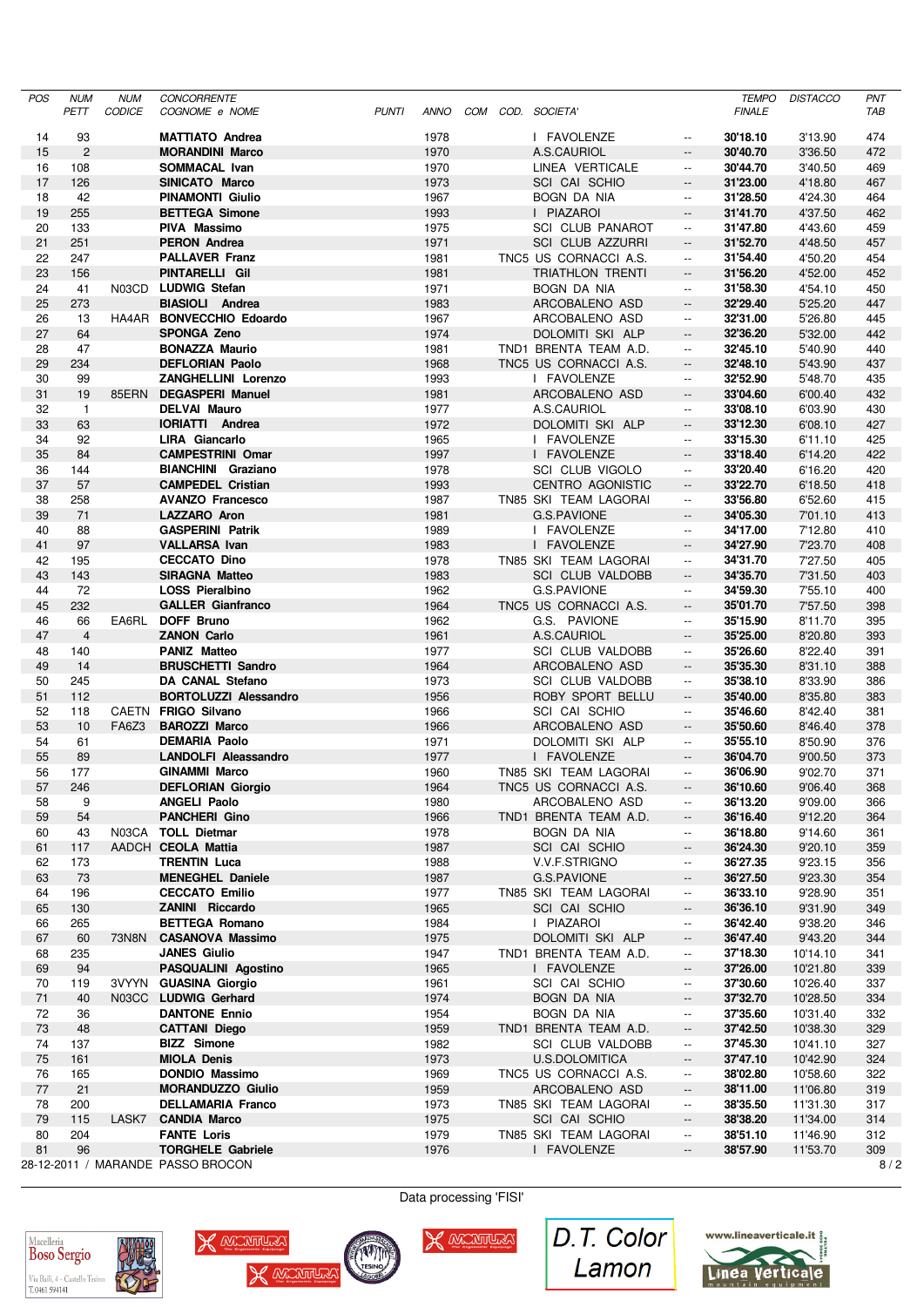| POS        | <b>NUM</b><br>PETT | <b>NUM</b><br>CODICE | <b>CONCORRENTE</b><br>COGNOME e NOME                 | <b>PUNTI</b> | ANNO         |  | COM COD. SOCIETA'                    |                                                      | <b>TEMPO</b><br><b>FINALE</b> | <b>DISTACCO</b>      | PNT<br>TAB |
|------------|--------------------|----------------------|------------------------------------------------------|--------------|--------------|--|--------------------------------------|------------------------------------------------------|-------------------------------|----------------------|------------|
|            |                    |                      |                                                      |              |              |  |                                      |                                                      |                               |                      |            |
| 82         | 208                |                      | <b>MENGARDA Danilo</b><br><b>BATTISTI Martino</b>    |              | 1964         |  | TN85 SKI TEAM LAGORAI                | $\overline{\phantom{a}}$                             | 39'07.40                      | 12'03.20             | 307        |
| 83<br>84   | 6<br>105           | 76HAT                | <b>BENEDETTI Jacopo</b>                              |              | 1967<br>1968 |  | A.S.GROONLAIT TE<br>FI51 LANCIOTTO   | $\overline{\phantom{a}}$<br>$\overline{\phantom{a}}$ | 39'09.00<br>39'27.10          | 12'04.80<br>12'22.90 | 305<br>302 |
| 85         | 184                |                      | <b>BORTOLOTTI Tullio</b>                             |              | 1971         |  | TN85 SKI TEAM LAGORAI                | $\overline{\phantom{a}}$                             | 39'32.10                      | 12'27.90             | 300        |
| 86         | 116                |                      | CAPOZZO Guido                                        |              | 1983         |  | SCI CAI SCHIO                        | $\overline{\phantom{a}}$                             | 39'34.00                      | 12'29.80             | 297        |
| 87         | 129                |                      | <b>VISONA Moreno</b>                                 |              | 1975         |  | SCI CAI SCHIO                        | $\overline{\phantom{a}}$                             | 39'42.70                      | 12'38.50             | 295        |
| 88         | 193                |                      | <b>TOMASELLI Graziano</b>                            |              | 1965         |  | TN85 SKI TEAM LAGORAI                | $\overline{\phantom{a}}$                             | 39'48.50                      | 12'44.30             | 292        |
| 89         | 113                |                      | <b>DE CARLI Enrico</b>                               |              | 1982         |  | ROBY SPORT BELLU                     | $\overline{\phantom{a}}$                             | 39'54.30                      | 12'50.10             | 290        |
| 90         | 194                |                      | <b>BERTOLINI</b> Andrea                              |              | 1977         |  | TN85 SKI TEAM LAGORAI                | $\overline{\phantom{a}}$                             | 40'03.10                      | 12'58.90             | 287        |
| 91         | 198                |                      | <b>GASPERINI Massimiliano</b>                        |              | 1981         |  | TN85 SKI TEAM LAGORAI                | $\overline{\phantom{a}}$                             | 40'07.30                      | 13'03.10             | 285        |
| 92         | 181                |                      | D'AGOSTINI Kristian                                  |              | 1978         |  | TN85 SKI TEAM LAGORAI                | $\overline{\phantom{a}}$                             | 40'18.70                      | 13'14.50             | 282        |
| 93         | 127                | LA5KA                | <b>VENTURINI Walter</b>                              |              | 1972         |  | <b>SCI CAI SCHIO</b>                 | $\overline{\phantom{a}}$                             | 40'41.10                      | 13'36.90             | 280        |
| 94         | 191                |                      | <b>DALLA DORA Gabriele</b>                           |              | 1984         |  | TN85 SKI TEAM LAGORAI                | $\overline{\phantom{a}}$                             | 40'43.10                      | 13'38.90             | 278        |
| 95         | 147                |                      | <b>PIGNONI Daniele</b>                               |              | 1983         |  | SKI ALP VAL DI S                     | $\overline{\phantom{a}}$                             | 40'44.60                      | 13'40.40             | 275        |
| 96         | 271                |                      | <b>GARDUMI Davide</b>                                |              | 1977         |  | TND1 BRENTA TEAM A.D.                | $\overline{\phantom{a}}$                             | 40'46.30                      | 13'42.10             | 273        |
| 97         | 114                |                      | <b>BROMBIN Matteo</b>                                |              | 1979         |  | SCI CAI SCHIO                        | $\overline{\phantom{a}}$                             | 40'50.40                      | 13'46.20             | 270        |
| 98         | 28                 |                      | <b>TREBO Davide</b>                                  |              | 1980         |  | ARCOBALENO ASD                       | $\overline{\phantom{a}}$                             | 40'59.30                      | 13'55.10             | 268        |
| 99         | 141                |                      | POSSAMAI Renzo                                       |              | 1964         |  | SCI CLUB VALDOBB                     | $\overline{\phantom{a}}$                             | 41'08.40                      | 14'04.20             | 265        |
| 100        | 253                |                      | <b>ZAGONEL Johnny</b>                                |              | 1973         |  | I PIAZAROI                           | $\overline{\phantom{a}}$                             | 41'25.30                      | 14'21.10             | 263        |
| 101        | 98                 |                      | <b>ZANGHELLINI Antonio</b>                           |              | 1966         |  | I FAVOLENZE                          | $\overline{\phantom{a}}$                             | 41'30.20                      | 14'26.00             | 260        |
| 102        | 243                |                      | <b>TANCON Matteo</b>                                 |              | 1990         |  |                                      | $\overline{\phantom{a}}$                             | 41'32.80                      | 14'28.60             | 258        |
| 103        | 15                 | 91HYY                | <b>CAINELLI Caio</b>                                 |              | 1967         |  | ARCOBALENO ASD                       | $\overline{\phantom{a}}$                             | 41'35.30                      | 14'31.10             | 255        |
| 104        | 178                |                      | <b>BERTAGNONI Ezio</b>                               |              | 1965         |  | TN85 SKI TEAM LAGORAI                | $\overline{\phantom{a}}$                             | 41'38.80                      | 14'34.60             | 253        |
| 105        | 272                |                      | <b>VALENARI Alessandro</b>                           |              | 1978         |  | ARCOBALENO ASD                       | $\overline{\phantom{a}}$                             | 41'42.50                      | 14'38.30             | 251        |
| 106        | 197                |                      | PASQUAZZO Silvio                                     |              | 1970         |  | TN85 SKI TEAM LAGORAI                | $\overline{\phantom{a}}$                             | 41'51.00                      | 14'46.80             | 248        |
| 107        | 261                |                      | <b>GRANELLO Stefano</b>                              |              | 1977         |  | TN85 SKI TEAM LAGORAI                | $\overline{\phantom{a}}$                             | 41'52.20                      | 14'48.00             | 246        |
| 108        | 236                |                      | <b>FEDELI Enzo</b>                                   |              | 1967         |  | SCI CAI SCHIO                        | $\overline{\phantom{a}}$                             | 42'09.20                      | 15'05.00             | 243        |
| 109        | 263                |                      | <b>BRESSANINI Mauro</b>                              |              | 1967         |  | I FAVOLENZE                          | $\overline{\phantom{a}}$                             | 42'24.80                      | 15'20.60             | 241        |
| 110        | 8                  |                      | FESTI Andrea                                         |              | 1979         |  | A.S.GROONLAIT TE                     | $\overline{\phantom{a}}$                             | 42'34.10                      | 15'29.90             | 238        |
| 111        | 39                 |                      | <b>LORENZ Valerio</b>                                |              | 1961         |  | BOGN DA NIA                          | --                                                   | 42'47.30                      | 15'43.10             | 236        |
| 112        | 123                |                      | PIZZOLATO Alessandro                                 |              | 1977         |  | SCI CAI SCHIO                        | $\overline{\phantom{a}}$                             | 42'58.30                      | 15'54.10             | 233        |
| 113        | 85                 |                      | <b>DANI</b> Giuliano                                 |              | 1972         |  | I FAVOLENZE                          | $\overline{\phantom{a}}$                             | 43'02.30                      | 15'58.10             | 231        |
| 114        | 56                 |                      | ZINI Marcello                                        |              | 1961         |  | TND1 BRENTA TEAM A.D.                | $\overline{\phantom{a}}$                             | 43'04.30                      | 16'00.10             | 228        |
| 115        | 5                  |                      | <b>BATTISTI Alessandro</b>                           |              | 1994         |  | A.S.GROONLAIT TE                     | $\overline{\phantom{a}}$                             | 43'12.30                      | 16'08.10             | 226        |
| 116        | 38                 |                      | <b>FINAZZER Osvaldo</b>                              |              | 1954         |  | BOGN DA NIA                          | $\overline{\phantom{a}}$                             | 43'17.00                      | 16'12.80             | 224        |
| 117        | 210                |                      | <b>BUSACCA Claudio</b>                               |              | 1968         |  | TN85 SKI TEAM LAGORAI                | $\overline{\phantom{a}}$                             | 43'27.60                      | 16'23.40             | 221        |
| 118        | 233                |                      | <b>VARESCO Lucio</b>                                 |              | 1960         |  | TNC5 US CORNACCI A.S.                | $\overline{\phantom{a}}$                             | 43'31.30                      | 16'27.10             | 219        |
| 119        | 164                |                      | <b>DOLINA Leonardo</b>                               |              | 1961         |  | TNC5 US CORNACCI A.S.                | --                                                   | 43'34.80                      | 16'30.60             | 216        |
| 120        | 86                 |                      | <b>DEMONTE Denis</b>                                 |              | 1978         |  | I FAVOLENZE                          | $\overline{\phantom{a}}$                             | 43'36.40                      | 16'32.20             | 214        |
| 121        | 270                |                      | <b>CUEL Matteo</b>                                   |              | 1997         |  | A.S.GROONLAIT TE                     | $\overline{\phantom{a}}$                             | 43'38.40                      | 16'34.20             | 211        |
| 122        | 252                |                      | <b>BORTOLUZZI Lorenzo</b>                            |              | 1952         |  | VIGLI DEL FUOCO                      | $\overline{\phantom{a}}$                             | 43'41.90                      | 16'37.70             | 209        |
| 123        | 214                |                      | <b>ZAMPIERO Gianni</b>                               |              | 1962         |  | TN85 SKI TEAM LAGORAI                | $\overline{\phantom{a}}$                             | 43'44.00                      | 16'39.80             | 206        |
| 124        | 138                |                      | <b>CODEMO Mauro</b>                                  |              | 1976         |  | <b>SCI CLUB VALDOBB</b>              | $\overline{\phantom{a}}$                             | 43'47.70                      | 16'43.50             | 204        |
| 125        | 91                 |                      | <b>LENZI Roberto</b>                                 |              | 1960         |  | I FAVOLENZE                          |                                                      | 43'50.40                      | 16'46.20             | 201        |
| 126        | 207                |                      | <b>PACHER Nicolas</b>                                |              | 1991         |  | TN85 SKI TEAM LAGORAI                | --                                                   | 43'52.60                      | 16'48.40             | 199        |
| 127        | 76                 |                      | <b>FORLIN Gabriele</b>                               |              | 1981         |  | GS.LAMON                             |                                                      | 43'56.50                      | 16'52.30             | 197        |
| 128        | 242                |                      | <b>MAZZUCCO Paolo</b>                                |              | 1990         |  |                                      | --                                                   | 44'02.20                      | 16'58.00             | 194        |
| 129        | 11                 | 1KANT                | <b>BERGAMASCHI Gregorio</b><br><b>MENGARDA Marco</b> |              | 1968         |  | ARCOBALENO ASD                       | --                                                   | 44'07.60<br>44'13.50          | 17'03.40             | 192        |
| 130        | 215                |                      | PAOLO Compagno                                       |              | 1989<br>1981 |  | TN85 SKI TEAM LAGORAI                | $\overline{\phantom{a}}$                             | 44'23.20                      | 17'09.30             | 189        |
| 131        | 152<br>186         |                      |                                                      |              |              |  | TN85 SKI TEAM LAGORAI                | $\overline{\phantom{a}}$                             | 44'29.90                      | 17'19.00             | 187        |
| 132<br>133 | 74                 |                      | <b>BOSCHETTI Davide</b><br><b>TAUFER Daniel</b>      |              | 1995<br>1986 |  | TN85 SKI TEAM LAGORAI<br>G.S.PAVIONE | --<br>--                                             | 44'35.00                      | 17'25.70<br>17'30.80 | 184<br>182 |
| 134        | 256                |                      | <b>BETTEGA Elia</b>                                  |              | 1997         |  | I PIAZAROI                           | $\overline{\phantom{a}}$                             | 44'48.10                      | 17'43.90             | 179        |
| 135        | 90                 |                      | <b>LENZI Alberto</b>                                 |              | 1997         |  | I FAVOLENZE                          | $\overline{\phantom{a}}$                             | 44'50.20                      | 17'46.00             | 177        |
| 136        | 266                |                      | <b>BETTEGA Erik</b>                                  |              | 1985         |  | I PIAZAROI                           | $\overline{\phantom{a}}$                             | 45'00.00                      | 17'55.80             | 174        |
| 137        | 157                |                      | <b>BERTELLE Allessandro</b>                          |              | 1983         |  | U.S.DOLOMITICA                       | --                                                   | 45'03.10                      | 17'58.90             | 172        |
| 138        | 69                 |                      | <b>BETTEGA Walter</b>                                |              | 1995         |  | G.S.PAVIONE                          | --                                                   | 45'17.70                      | 18'13.50             | 169        |
| 139        | 68                 |                      | <b>BETTEGA Elio</b>                                  |              | 1961         |  | G.S.PAVIONE                          | $\overline{\phantom{a}}$                             | 45'19.20                      | 18'15.00             | 167        |
| 140        | 81                 |                      | <b>BELLIN Lorenzo</b>                                |              | 1975         |  | I FAVOLENZE                          | $\overline{\phantom{a}}$                             | 45'21.10                      | 18'16.90             | 165        |
| 141        | 269                |                      | <b>FELLER Doriano</b>                                |              | 1976         |  | A.S.GROONLAIT TE                     | --                                                   | 45'30.60                      | 18'26.40             | 162        |
| 142        | 87                 |                      | <b>FACIN Diego</b>                                   |              | 1949         |  | I FAVOLENZE                          | $\overline{\phantom{a}}$                             | 45'33.40                      | 18'29.20             | 160        |
| 143        | 260                |                      | <b>BELLOT Fulvio</b>                                 |              | 1955         |  | I PIAZAROI                           |                                                      | 45'37.30                      | 18'33.10             | 157        |
| 144        | 230                |                      | <b>BAMPI Davide</b>                                  |              | 1994         |  | TN85 SKI TEAM LAGORAI                | --                                                   | 45'48.90                      | 18'44.70             | 155        |
| 145        | 179                |                      | <b>FABRIS Marco</b>                                  |              | 1994         |  | TN85 SKI TEAM LAGORAI                | --                                                   | 45'55.10                      | 18'50.90             | 152        |
| 146        | 231                |                      | <b>BERTOLDI Alessandro</b>                           |              | 1994         |  | TN85 SKI TEAM LAGORAI                | $\overline{\phantom{a}}$                             | 46'03.20                      | 18'59.00             | 150        |
| 147        | 106                |                      | MOM39 FANTI Maurizio                                 |              | 1965         |  | FI51 LANCIOTTO                       | --                                                   | 46'09.20                      | 19'05.00             | 147        |
| 148        | 220                |                      | <b>BALLERIN Lorenzo</b>                              |              | 1971         |  | TN85 SKI TEAM LAGORAI                | $\overline{\phantom{a}}$                             | 46'13.20                      | 19'09.00             | 145        |
| 149        | 225                |                      | <b>GRANELLO Cristiano</b>                            |              | 1988         |  | TN85 SKI TEAM LAGORAI                | --                                                   | 46'20.30                      | 19'16.10             | 142        |
|            |                    |                      | 28-12-2011 / MARANDE PASSO BROCON                    |              |              |  |                                      |                                                      |                               |                      | 8/3        |





X WONTERS

**CAPTI** 



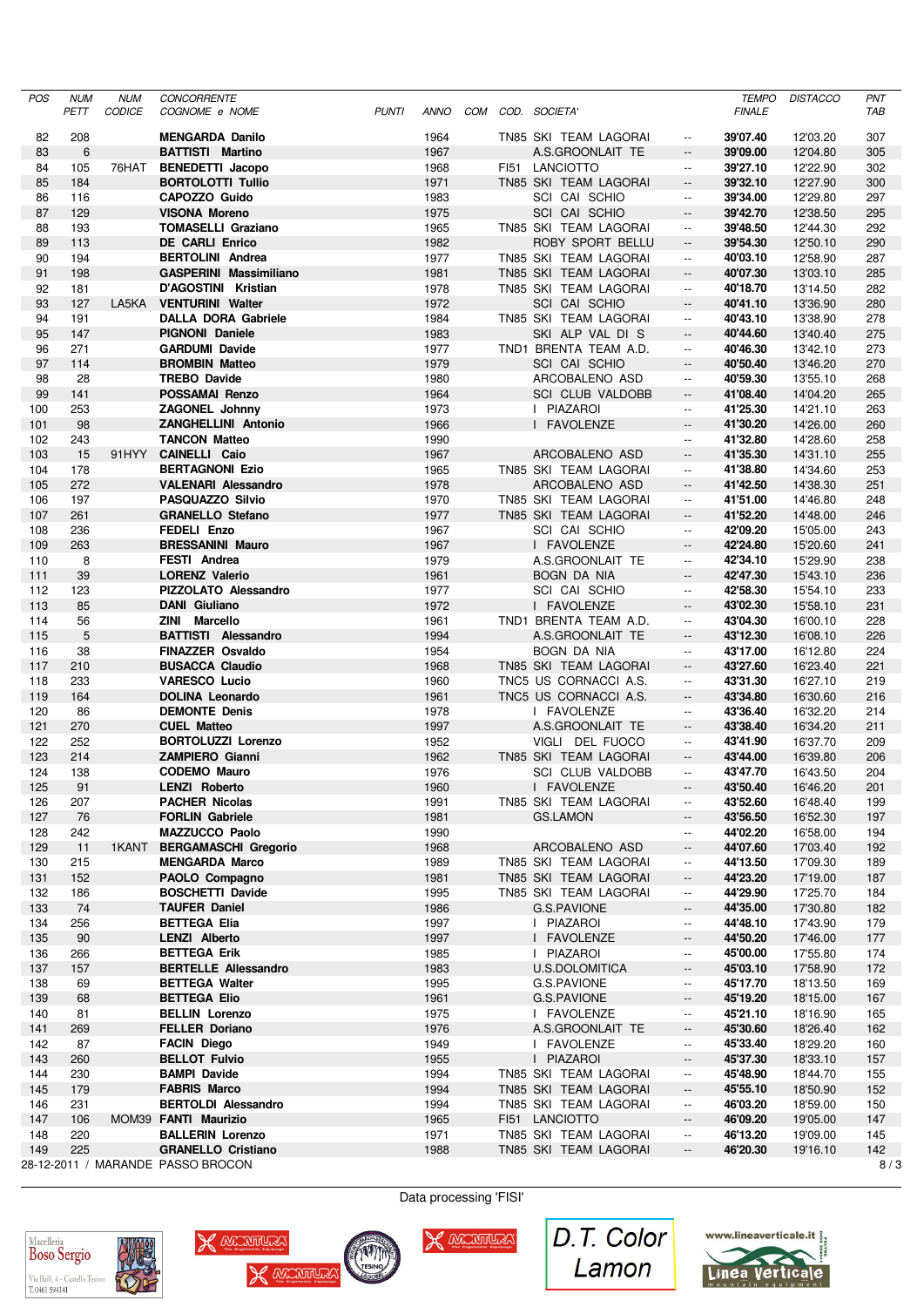| <b>POS</b> | <b>NUM</b>                         | <b>NUM</b>    | CONCORRENTE                                     |              |              |            |                                                |                                                      | <b>TEMPO</b>         | <b>DISTACCO</b>      | PNT             |
|------------|------------------------------------|---------------|-------------------------------------------------|--------------|--------------|------------|------------------------------------------------|------------------------------------------------------|----------------------|----------------------|-----------------|
|            | PETT                               | <b>CODICE</b> | COGNOME e NOME                                  | <b>PUNTI</b> | <b>ANNO</b>  | <b>COM</b> | COD. SOCIETA'                                  |                                                      | <b>FINALE</b>        |                      | TAB             |
| 150        | 223                                |               | <b>FABIANO Lorenzo</b>                          |              | 1967         |            | TN85 SKI TEAM LAGORAI                          | $\overline{\phantom{a}}$                             | 46'28.80             | 19'24.60             | 140             |
| 151        | 166                                |               | JELLICI Giuliano                                |              | 1942         |            | TNC5 US CORNACCI A.S.                          | $\overline{\phantom{a}}$                             | 46'30.40             | 19'26.20             | 138             |
| 152        | 82                                 |               | <b>BONORA Jacopo</b>                            |              | 1975         |            | I FAVOLENZE                                    | $\overline{\phantom{a}}$                             | 46'32.50             | 19'28.30             | 135             |
| 153        | 205                                |               | <b>MORANDUZZO Mattia</b>                        |              | 1988         |            | TN85 SKI TEAM LAGORAI                          | $\overline{\phantom{a}}$                             | 46'37.10             | 19'32.90             | 133             |
| 154        | 124                                |               | PIZZOLATO Enrico                                |              | 1973         |            | SCI CAI SCHIO                                  | $\overline{\phantom{a}}$                             | 46'39.60             | 19'35.40             | 130             |
| 155        | 22                                 |               | <b>MOSCA Cristiano</b>                          |              | 1971         |            | ARCOBALENO ASD                                 | $\overline{\phantom{a}}$                             | 46'45.70             | 19'41.50             | 128             |
| 156        | 107                                |               | <b>SAVARIS Daniele</b>                          |              | 1978         |            | LINEA VERTICALE                                | $\overline{\phantom{a}}$                             | 46'52.40             | 19'48.20             | 125             |
| 157        | 188                                |               | <b>NERVO Denis</b>                              |              | 1974         |            | TN85 SKI TEAM LAGORAI                          | $\overline{\phantom{a}}$                             | 47'22.30             | 20'18.10             | 123             |
| 158        | 26                                 | <b>HAFYN</b>  | <b>SALATI Denis</b>                             |              | 1973         |            | ARCOBALENO ASD                                 | $\overline{\phantom{a}}$                             | 48'03.10             | 20'58.90             | 120             |
| 159        | 45                                 |               | <b>BALDASSARI Ivan</b>                          |              | 1992         |            | TND1 BRENTA TEAM A.D.                          | $\overline{\phantom{a}}$                             | 48'15.70             | 21'11.50             | 118             |
| 160        | 250                                |               | <b>MARTINELLI Paolo</b>                         |              | 1951         |            | <b>VIGILI</b><br>DEL FUOCO                     | $\overline{\phantom{a}}$                             | 48'24.60             | 21'20.40             | 115             |
| 161        | 142                                |               | <b>RECCHIA Daniele</b>                          |              | 1973         |            | SCI CLUB VALDOBB                               | $\overline{\phantom{a}}$                             | 48'52.90             | 21'48.70             | 113             |
| 162        | 216                                |               | <b>MORANDUZZO Stefano</b>                       |              | 1985         |            | TN85 SKI TEAM LAGORAI                          | $\overline{\phantom{a}}$                             | 49'14.40             | 22'10.20             | 111             |
| 163        | 209                                |               | <b>BUFFA Michele</b>                            |              | 1967         |            | TN85 SKI TEAM LAGORAI                          | $\overline{\phantom{a}}$                             | 49'16.90             | 22'12.70             | 108             |
| 164        | 257                                |               | <b>DALMASO Fabio</b>                            |              | 1969         |            | TN85 SKI TEAM LAGORAI                          | $\overline{\phantom{a}}$                             | 49'31.60             | 22'27.40             | 106             |
| 165        | 192                                |               | <b>STEFANI Andrea</b>                           |              | 1978         |            | TN85 SKI TEAM LAGORAI                          | $\overline{\phantom{a}}$                             | 50'29.40             | 23'25.20             | 103             |
| 166        | 139                                |               | <b>MATIUZZO Marco</b>                           |              | 1977         |            | <b>SCI CLUB VALDOBB</b>                        | $\overline{\phantom{a}}$                             | 50'36.70             | 23'32.50             | 101             |
| 167        | 65                                 |               | DA POZZ Andrea                                  |              | 1967         |            | fondisti<br>poiana                             | $\overline{\phantom{a}}$                             | 50'47.00             | 23'42.80             | 98              |
| 168        | 262                                |               | <b>BRESSANINI Denis</b>                         |              | 1969         |            | <b>FAVOLENZE</b><br>Ι.                         | $\overline{\phantom{a}}$                             | 51'12.70             | 24'08.50             | 96              |
| 169        | 221                                |               | <b>NERVO Fabio</b>                              |              | 1976         |            | TN85 SKI TEAM LAGORAI                          | $\overline{\phantom{a}}$                             | 51'38.00             | 24'33.80             | 93              |
| 170        | 227                                |               | <b>BUFFA Stefano</b>                            |              | 1988         |            | TN85 SKI TEAM LAGORAI                          | $\overline{\phantom{a}}$                             | 52'16.10             | 25'11.90             | 91              |
| 171        | 135                                |               | <b>TONELLI Maurizio</b><br><b>NERVO Stefano</b> |              | 1975         |            | <b>SCI CLUB PANAROT</b>                        | $\overline{\phantom{a}}$                             | 52'23.40             | 25'19.20             | 88              |
| 172        | 222                                |               |                                                 |              | 1966         |            | TN85 SKI TEAM LAGORAI                          | $\overline{\phantom{a}}$                             | 52'25.10             | 25'20.90             | 86              |
| 173        | 211                                |               | <b>PACE Agostino</b>                            |              | 1941         |            | TN85 SKI TEAM LAGORAI                          | $\overline{\phantom{a}}$                             | 52'58.60             | 25'54.40             | 84              |
| 174        | 70                                 |               | <b>CESCATO Denis</b>                            |              | 1978         |            | G.S.PAVIONE                                    | $\overline{\phantom{a}}$                             | 53'33.60             | 26'29.40             | 81              |
| 175        | 175                                |               | <b>PAROLIN David</b><br><b>POTRICH Silvio</b>   |              | 1973         |            | <b>VALSUGANA CLIMBI</b>                        | $\overline{\phantom{a}}$                             | 53'51.50             | 26'47.30             | 79              |
| 176        | 25                                 |               |                                                 |              | 1961         |            | ARCOBALENO ASD                                 | $\overline{\phantom{a}}$                             | 54'07.50             | 27'03.30             | 76<br>74        |
| 177        | 171<br>229                         |               | <b>PATERNO Daniele</b><br><b>BUFFA Gabriele</b> |              | 1993<br>1992 |            | V.V.F.STRIGNO                                  | $\overline{\phantom{a}}$                             | 54'13.00<br>54'52.60 | 27'08.80             |                 |
| 178<br>179 | 167                                | 703 jk        | <b>VARESCO Luca</b>                             |              | 1978         |            | TN85 SKI TEAM LAGORAI<br>TNC5 US CORNACCI A.S. | $\overline{\phantom{a}}$<br>$\overline{\phantom{a}}$ | 56'02.60             | 27'48.40<br>28'58.40 | 71<br>69        |
| 180        | 199                                |               | <b>DELLAMARIA Rudy</b>                          |              | 1968         |            | TN85 SKI TEAM LAGORAI                          | $\overline{\phantom{a}}$                             | 56'16.40             | 29'12.20             | 66              |
| 181        | 224                                |               | <b>TOMELIN Stefano</b>                          |              | 1967         |            | TN85 SKI TEAM LAGORAI                          | $\overline{\phantom{a}}$                             | 56'18.10             | 29'13.90             | 64              |
| 182        | 102                                |               | <b>FONTANA Gianfranco</b>                       |              | 1962         |            | I PIAZAROI                                     | $\overline{\phantom{a}}$                             | 56'47.20             | 29'43.00             | 61              |
| 183        | 268                                |               | <b>LUCIAN Cristian</b>                          |              | 1979         |            | I PIAZAROI                                     | $\overline{\phantom{a}}$                             | 57'36.50             | 30'32.30             | 59              |
| 184        | 104                                |               | <b>TERRAGNOLO Bruno</b>                         |              | 1976         |            | <b>KREUZSPITZE</b>                             | $\overline{\phantom{a}}$                             | 58'08.80             | 31'04.60             | 56              |
| 185        | 187                                |               | <b>BARACCANI Marco</b>                          |              | 1970         |            | TN85 SKI TEAM LAGORAI                          | $\overline{\phantom{a}}$                             | 58'16.60             | 31'12.40             | 54              |
| 186        | 259                                |               | <b>BONECCHER Mirco</b>                          |              | 1969         |            | TN85 SKI TEAM LAGORAI                          | $\overline{\phantom{a}}$                             | 58'55.10             | 31'50.90             | 52              |
| 187        | 189                                |               | <b>CECCATO Kevin</b>                            |              | 1992         |            | TN85 SKI TEAM LAGORAI                          | $\overline{\phantom{a}}$                             | 59'19.60             | 32'15.40             | 49              |
| 188        | 240                                |               | <b>ANDRIOLLO Daniele</b>                        |              | 1976         |            | I FAVOLENZE                                    | $\overline{\phantom{a}}$                             | 59'34.80             | 32'30.60             | 47              |
| 189        | 239                                |               | <b>TRENTIN Alessandro</b>                       |              | 1978         |            | I FAVOLENZE                                    | $\overline{\phantom{a}}$                             | 59'38.90             | 32'34.70             | 44              |
| 190        | 264                                |               | <b>RIGON Francesco</b>                          |              | 1987         |            | TN85 SKI TEAM LAGORAI                          | $\overline{\phantom{a}}$                             | 1:00'07.00           | 33'02.80             | 42              |
| 191        | 103                                |               | <b>RATTIN Luigi</b>                             |              | 1959         |            | I PIAZAROI                                     | $\overline{\phantom{a}}$                             | 1:04'38.00           | 37'33.80             | 39              |
| 192        | 46                                 |               | <b>BALDASSARI Mauro</b>                         |              | 1960         |            | TND1 BRENTA TEAM A.D.                          | $\mathbb{L}^{\mathbb{L}}$                            | 1:04'48.50           | 37'44.30             | 37              |
| 193        | 100                                |               | <b>FONTANA Alessio</b>                          |              | 1985         |            | I PIAZAROI                                     |                                                      | 1:05'40.40           | 38'36.20             | 34              |
| 194        | 183                                |               | <b>DAHDAHI Omar</b>                             |              | 1986         |            | TN85 SKI TEAM LAGORAI                          | $\overline{\phantom{a}}$                             | 1:05'44.80           | 38'40.60             | 32              |
| 195        | 75                                 |               | <b>FACCHIN Vittorio</b>                         |              | 1966         |            | <b>GS.LAMON</b>                                | $\overline{\phantom{a}}$                             | 1:06'37.80           | 39'33.60             | 29              |
| 196        | 212                                |               | <b>BIANCHI Alberto</b>                          |              | 1977         |            | TN85 SKI TEAM LAGORAI                          | $\overline{\phantom{a}}$                             | 1:06'59.10           | 39'54.90             | 27              |
| 197        | 172                                |               | <b>TOMASELLI Gianluca</b>                       |              | 1990         |            | V.V.F.STRIGNO                                  | $\overline{\phantom{a}}$                             | 1:07'01.70           | 39'57.50             | 25              |
| 198        | 228                                |               | PEDRON Aron                                     |              | 1992         |            | TN85 SKI TEAM LAGORAI                          | $\overline{\phantom{a}}$                             | 1:07'04.00           | 39'59.80             | 22              |
| 199        | 170                                |               | PASQUAZZO Gabriele                              |              | 1996         |            | V.V.F.STRIGNO                                  | $\overline{\phantom{a}}$                             | 1:07'07.00           | 40'02.80             | 20              |
| 200        | 79                                 |               | PRIMOLAN Fabio                                  |              | 1982         |            | <b>GS.LAMON</b>                                | $\overline{\phantom{a}}$                             | 1:08'06.90           | 41'02.70             | 17              |
| 201        | 78                                 |               | <b>GIACOMIN Renzo</b>                           |              | 1981         |            | <b>GS.LAMON</b>                                | $\overline{\phantom{a}}$                             | 1:08'10.90           | 41'06.70             | 15              |
| 202        | 174                                |               | <b>MARCHESONI Marco</b>                         |              | 1975         |            | VALSUGANA CLIMBI                               | $\overline{\phantom{a}}$                             | 1:08'16.70           | 41'12.50             | 12              |
| 203        | 80                                 |               | <b>PRIMOLAN Mauro</b>                           |              | 1984         |            | <b>GS.LAMON</b>                                | $\overline{\phantom{a}}$                             | 1:08'28.10           | 41'23.90             | 10              |
| 204        | 12                                 |               | <b>BONVECCHIO Andrea</b>                        |              | 1977         |            | ARCOBALENO ASD                                 | $\overline{\phantom{a}}$                             | 1:08'44.90           | 41'40.70             | $\overline{7}$  |
| 205        | 217                                |               | <b>BROCCATO Francesco</b>                       |              | 1984         |            | TN85 SKI TEAM LAGORAI                          | $\overline{\phantom{a}}$                             | 1:12'34.40           | 45'30.20             | $5\phantom{.0}$ |
| 206        | 219                                |               | <b>FRATTON Ruggero</b>                          |              | 1959         |            | TN85 SKI TEAM LAGORAI                          | $\overline{\phantom{a}}$                             | 1:15'16.60           | 48'12.40             | 2               |
|            | <b>PARTECIPANTI</b><br>NON PARTITI | .<br>.        | 252<br>40                                       |              |              |            |                                                |                                                      |                      |                      |                 |
|            | 16                                 |               | <b>CALLIARI Claudio</b>                         |              | 1970         |            | ARCOBALENO ASD                                 |                                                      |                      |                      |                 |
|            | 17                                 |               | <b>DALBOSCO Flavio</b>                          |              | 1964         |            | ARCOBALENO ASD                                 |                                                      |                      |                      |                 |
|            | 18                                 |               | <b>DALBOSCO Michele</b>                         |              | 1993         |            | ARCOBALENO ASD                                 |                                                      |                      |                      |                 |
|            | 20                                 |               | <b>LORENZI Sergio</b>                           |              | 1965         |            | ARCOBALENO ASD                                 |                                                      |                      |                      |                 |
|            | 24                                 |               | <b>PALLAVER Francesco</b>                       |              | 1976         |            | ARCOBALENO ASD                                 |                                                      |                      |                      |                 |
|            | 29                                 |               | <b>TREBO Davie</b>                              |              | 1980         |            | ARCOBALENO ASD                                 |                                                      |                      |                      |                 |
|            |                                    |               | 28-12-2011 / MARANDE PASSO BROCON               |              |              |            |                                                |                                                      |                      |                      | 8/4             |





X WONTERS

TESING



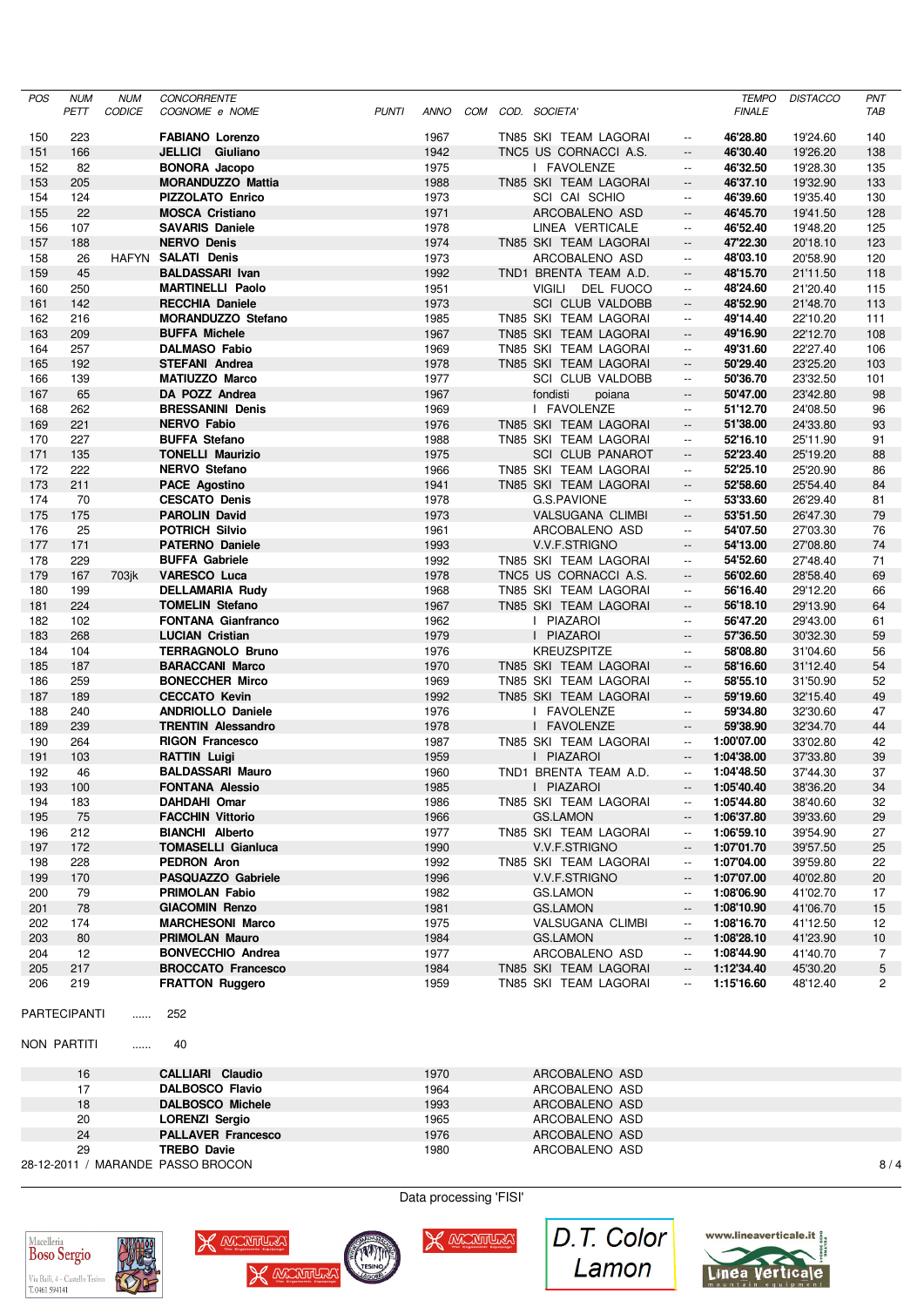| POS | <b>NUM</b> | <b>NUM</b> | <b>CONCORRENTE</b>            |              |      |  |                            |               | TEMPO DISTACCO | PNT |
|-----|------------|------------|-------------------------------|--------------|------|--|----------------------------|---------------|----------------|-----|
|     | PETT       | CODICE     | COGNOME e NOME                | <b>PUNTI</b> |      |  | ANNO COM COD. SOCIETA'     | <b>FINALE</b> |                | TAB |
|     | 30         |            | <b>IRSARA Michael</b>         |              | 1975 |  | <b>BADIA SPORT</b>         |               |                |     |
|     | 32         |            | <b>ELSLER Martin</b>          |              | 1966 |  | <b>BELA LADINIA</b>        |               |                |     |
|     | 33         |            | <b>SANTIN Oswald</b>          |              | 1962 |  | <b>BELA LADINIA</b>        |               |                |     |
|     | 34         |            | <b>VALT Loris</b>             |              | 1975 |  | <b>BELA LADINIA</b>        |               |                |     |
|     | 35         |            | <b>BARTOLINI Fabio</b>        |              | 1986 |  | <b>BOGN DA NIA</b>         |               |                |     |
|     | 58         |            | <b>BELLUS Diego</b>           |              | 1975 |  | DOLOMITI SKI ALP           |               |                |     |
|     | 59         |            | <b>CAMPIGOTTO Piergiorgio</b> |              | 1965 |  | DOLOMITI SKI ALP           |               |                |     |
|     | 67         |            | <b>BANTERLA Alessandro</b>    |              | 1980 |  | G.S.PAVIONE                |               |                |     |
|     | 101        |            | <b>FONTANA Andrea</b>         |              | 1993 |  | I PIAZAROI                 |               |                |     |
|     | 109        |            | <b>BRUNELLO Mario</b>         |              | 1966 |  | PEDEMONTANA DEL GRAPPA     |               |                |     |
|     | 110        |            | <b>VOLTOLINI Roberto</b>      |              | 1975 |  | PEDEMONTANA DEL GRAPPA     |               |                |     |
|     | 111        |            | <b>MATTEI Andrea</b>          |              | 1970 |  | PIENI E VINTI              |               |                |     |
|     | 120        | 49A8R      | <b>MAGNABOSCO Davide</b>      |              | 1970 |  | SCI CAI SCHIO              |               |                |     |
|     | 121        |            | <b>MENEGOTO Fabio</b>         |              | 1973 |  | SCI CAI SCHIO              |               |                |     |
|     | 125        | 5C824      | POVOLO Maurizio               |              | 1967 |  | SCI CAI SCHIO              |               |                |     |
|     | 128        |            | <b>VISONA Marino</b>          |              | 1975 |  | SCI CAI SCHIO              |               |                |     |
|     | 131        |            | <b>AGOSTINI Michele</b>       |              | 1969 |  | <b>SCI CLUB PANAROTTA</b>  |               |                |     |
|     | 132        |            | <b>BAMPI Marco</b>            |              | 1976 |  | <b>SCI CLUB PANAROTTA</b>  |               |                |     |
|     | 134        |            | SITTONI Diego                 |              | 1974 |  | SCI CLUB PANAROTTA         |               |                |     |
|     | 136        |            | <b>BEE</b> Ivo                |              | 1971 |  | SCI CLUB VALDOBBIADENE     |               |                |     |
|     | 146        |            | <b>FONTANA Stefano</b>        |              | 1968 |  | SKI ALP VAL DI SOLE        |               |                |     |
|     | 158        |            | <b>DEFLORIAN Carlo</b>        |              | 1964 |  | U.S.DOLOMITICA             |               |                |     |
|     | 159        |            | <b>FAVARETTO Luca</b>         |              | 1971 |  | <b>U.S.DOLOMITICA</b>      |               |                |     |
|     | 160        |            | <b>GUADAGNINI Martino</b>     |              | 1992 |  | U.S.DOLOMITICA             |               |                |     |
|     | 162        |            | DACAX TOMASELLI Danilo        |              | 1975 |  | <b>U.S.DOLOMITICA</b>      |               |                |     |
|     | 163        | 4HML1      | <b>DELADIO Matteo</b>         |              | 1987 |  | TNC5 US CORNACCI A.S.D.    |               |                |     |
|     | 169        | 03EPT      | <b>BORTOLUZZI Stefano</b>     |              | 1952 |  | V.V.F.BELLUNO              |               |                |     |
|     | 176        |            | DI NENNO Remo                 |              | 1954 |  | ZON TE CADIN               |               |                |     |
|     | 180        |            | <b>BUFFA Vigilio</b>          |              | 1968 |  | TN85 SKI TEAM LAGORAI A.D. |               |                |     |
|     | 182        |            | SORDO Andrea                  |              | 1970 |  | TN85 SKI TEAM LAGORAI A.D. |               |                |     |
|     | 185        |            | <b>MOSER Peter</b>            |              | 1985 |  | TN85 SKI TEAM LAGORAI A.D. |               |                |     |
|     | 190        |            | <b>PIASENTE Mario</b>         |              | 1965 |  | TN85 SKI TEAM LAGORAI A.D. |               |                |     |
|     | 206        |            | <b>OLIVIERI</b> Roberto       |              | 1969 |  | TN85 SKI TEAM LAGORAI A.D. |               |                |     |
|     | 213        |            | <b>BOSCHETTI Paolo</b>        |              | 1973 |  | TN85 SKI TEAM LAGORAI A.D. |               |                |     |
|     |            |            |                               |              |      |  |                            |               |                |     |

#### NON ARRIVATI ...... 6

| 153 | <b>VALGOI Denis</b>        | 1974 | TRENTO FSSI        |  |
|-----|----------------------------|------|--------------------|--|
| 154 | <b>FRANCESCHI Giuseppe</b> | 1951 | TRIATHLON TRENTINO |  |
| 155 | <b>GIOVANNINI Luca</b>     | 1980 | TRIATHLON TRENTINO |  |
| 237 | <b>PEDROTTI Luca</b>       | 1971 | TNE7 PANAROTTA     |  |
| 254 | <b>BETTEGA Severino</b>    | 1962 | <b>PIAZAROL</b>    |  |
| 267 | <b>BETTEGA Stefano</b>     | 1980 | PIAZAROI           |  |

SQUALIFICATI ...... 0

28-12-2011 / MARANDE PASSO BROCON 8/5







Data processing 'FISI'



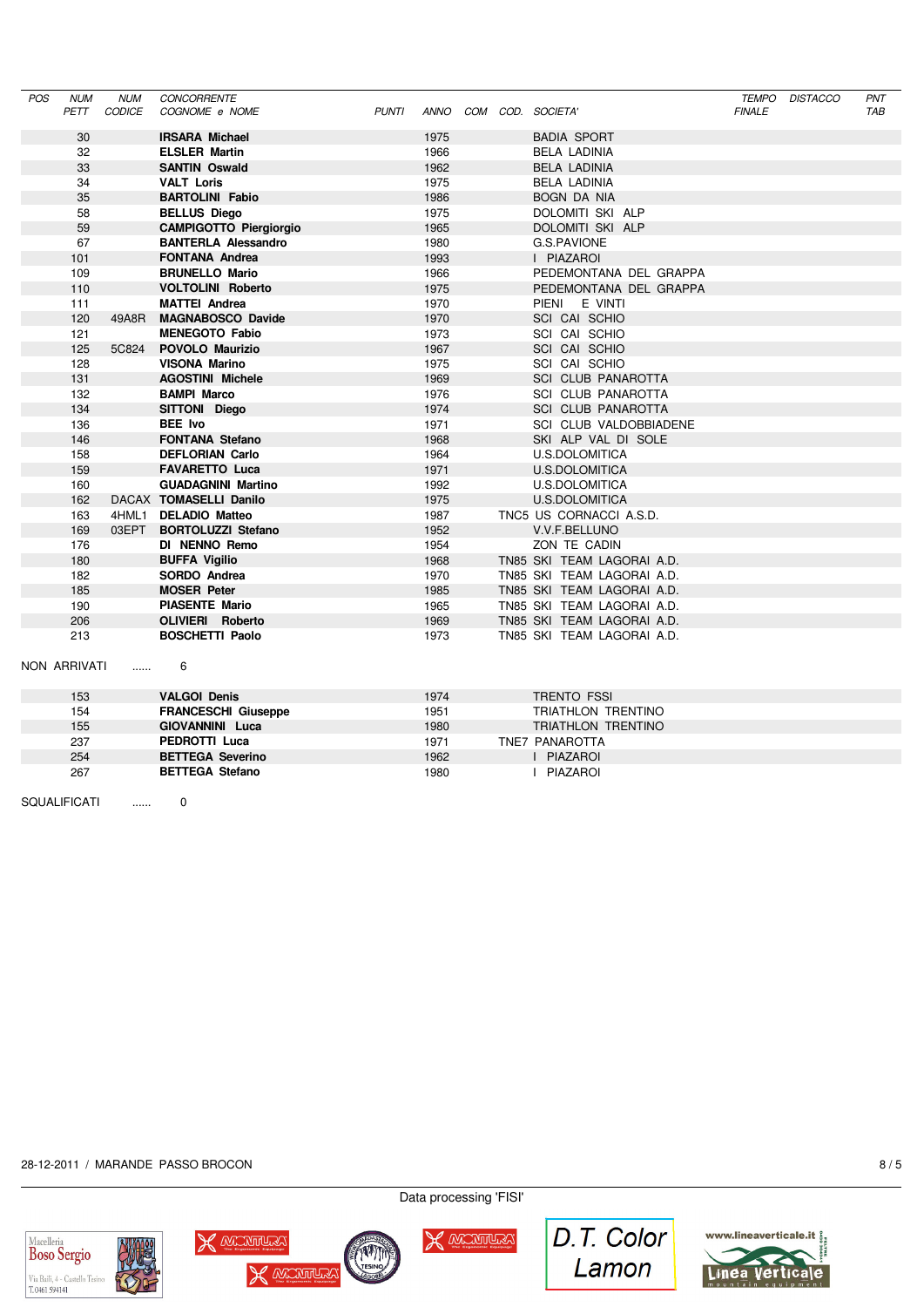

## **3\_ LUNAGARO GARA DI SCI ALPINISMO IN NOTTURNA**



# CLASSIFICA SOCIETA' PER SOMMA PUNTI TABELLA

|                                   | POS          | <b>NUM</b> | <b>CODICE</b> | CONCORRENTE                | NAZ | <b>TEMPO</b> | <b>TOTALE</b><br><b>PUNTI</b> |     |
|-----------------------------------|--------------|------------|---------------|----------------------------|-----|--------------|-------------------------------|-----|
|                                   | 1            |            |               | TN8 SKI TEAM LAGORAI A.D.  |     | 16'32.40     | 9924                          |     |
|                                   | 11           | 226        |               | MEZZANOTTE Mirco           |     | 29'29.20     | 495                           |     |
|                                   | 38           | 258        |               | AVANZO Francesco           |     | 33'56.80     | 431                           |     |
|                                   | 42           | 195        |               | CECCATO Dino               |     | 34'31.70     | 422                           |     |
|                                   | 57           | 177        |               | GINAMMI Marco              |     | 36'06.90     | 386                           |     |
|                                   | 65           | 196        |               | <b>CECCATO Emilio</b>      |     | 36'33.10     | 367                           |     |
|                                   | 80           | 200        |               | DELLAMARIA Franco          |     | 38'35.50     | 332                           |     |
|                                   | 82           | 204        |               | <b>FANTE Loris</b>         |     | 38'51.10     | 327                           |     |
|                                   | 84           | 208        |               | MENGARDA Danilo            |     | 39'07.40     | 322                           |     |
|                                   | 87           | 184        |               | <b>BORTOLOTTI Tullio</b>   |     | 39'32.10     | 315                           |     |
|                                   | 90           | 193        |               | TOMASELLI Graziano         |     | 39'48.50     | 308                           |     |
|                                   | 93           | 194        |               | <b>BERTOLINI</b> Andrea    |     | 40'03.10     | 301                           |     |
|                                   | 94           | 198        |               | GASPERINI Massimiliano     |     | 40'07.30     | 299                           |     |
|                                   | 95           | 181        |               | D'AGOSTINI Kristian        |     | 40'18.70     | 296                           |     |
|                                   | 97           | 191        |               | DALLA DORA Gabriele        |     |              | 291                           |     |
|                                   |              |            |               |                            |     | 40'43.10     |                               |     |
|                                   | 107          | 178        |               | <b>BERTAGNONI Ezio</b>     |     | 41'38.80     | 268                           |     |
|                                   | 109          | 197        |               | PASQUAZZO Silvio           |     | 41'51.00     | 263                           |     |
|                                   | 110          | 261        |               | GRANELLO Stefano           |     | 41'52.20     | 261                           |     |
|                                   | 120          | 210        |               | <b>BUSACCA Claudio</b>     |     | 43'27.60     | 237                           |     |
|                                   | 126          | 214        |               | ZAMPIERO Gianni            |     | 43'44.00     | 223                           |     |
|                                   | 129          | 207        |               | PACHER Nicolas             |     | 43'52.60     | 216                           |     |
|                                   | 133          | 215        |               | MENGARDA Marco             |     | 44'13.50     | 206                           |     |
|                                   | 134          | 152        |               | PAOLO Compagno             |     | 44'23.20     | 204                           |     |
|                                   | 135          | 186        |               | <b>BOSCHETTI Davide</b>    |     | 44'29.90     | 201                           |     |
|                                   | 147          | 230        |               | <b>BAMPI</b> Davide        |     | 45'48.90     | 173                           |     |
|                                   | 148          | 179        |               | <b>FABRIS Marco</b>        |     | 45'55.10     | 171                           |     |
|                                   | 149          | 231        |               | <b>BERTOLDI</b> Alessandro |     | 46'03.20     | 168                           |     |
|                                   | 151          | 220        |               | <b>BALLERIN Lorenzo</b>    |     | 46'13.20     | 164                           |     |
|                                   | 152          | 225        |               | <b>GRANELLO Cristiano</b>  |     | 46'20.30     | 161                           |     |
|                                   | 153          | 223        |               | FABIANO Lorenzo            |     | 46'28.80     | 159                           |     |
|                                   | 156          | 205        |               | MORANDUZZO Mattia          |     | 46'37.10     | 152                           |     |
|                                   | 160          | 188        |               | NERVO Denis                |     | 47'22.30     | 142                           |     |
|                                   | 165          | 216        |               | MORANDUZZO Stefano         |     | 49'14.40     | 130                           |     |
|                                   | 166          | 209        |               | <b>BUFFA Michele</b>       |     | 49'16.90     | 128                           |     |
|                                   | 167          | 257        |               | DALMASO Fabio              |     | 49'31.60     | 126                           |     |
|                                   | 168          | 192        |               | STEFANI Andrea             |     | 50'29.40     | 123                           |     |
|                                   | 172          | 221        |               | NERVO Fabio                |     | 51'38.00     | 114                           |     |
|                                   | 174          | 227        |               | <b>BUFFA Stefano</b>       |     | 52'16.10     | 109                           |     |
|                                   | 176          | 222        |               | NERVO Stefano              |     | 52'25.10     | 104                           |     |
|                                   | 177          | 211        |               | PACE Agostino              |     | 52'58.60     | 102                           |     |
|                                   | 182          | 229        |               | <b>BUFFA Gabriele</b>      |     | 54'52.60     | 90                            |     |
|                                   | 185          | 199        |               | DELLAMARIA Rudy            |     | 56'16.40     | 83                            |     |
|                                   | 186          | 224        |               | <b>TOMELIN Stefano</b>     |     | 56'18.10     | 81                            |     |
|                                   | 190          | 187        |               | <b>BARACCANI Marco</b>     |     | 58'16.60     | 71                            |     |
|                                   | 192          | 259        |               | <b>BONECCHER Mirco</b>     |     | 58'55.10     | 66                            |     |
|                                   | 193          | 189        |               | <b>CECCATO Kevin</b>       |     | 59'19.60     | 64                            |     |
|                                   | 196          | 151        |               | HOFER Sandra               |     | 59'55.50     | 57                            |     |
|                                   | 197          | 264        |               | <b>RIGON Francesco</b>     |     | 1:00'07.00   | 55                            |     |
|                                   | 201          | 150        |               | GRANELLO Tiziana           |     | 1:05'29.40   | 45                            |     |
|                                   |              | 183        |               | DAHDAHI Omar               |     |              | 40                            |     |
|                                   | 203          | 212        |               | BIANCHI Alberto            |     | 1:05'44.80   |                               |     |
|                                   | 206          |            |               |                            |     | 1:06'59.10   | 33                            |     |
|                                   | 208          | 228        |               | PEDRON Aron                |     | 1:07'04.00   | 28                            |     |
|                                   | 217          | 217        |               | <b>BROCCATO Francesco</b>  |     | 1:12'34.40   | $\overline{7}$                |     |
|                                   | 218          | 148        |               | <b>BALDIN Claudia</b>      |     | 1:15'13.70   | 5                             |     |
|                                   | 219          | 219        |               | <b>FRATTON Ruggero</b>     |     | 1:15'16.60   | $\mathbf{2}$                  |     |
|                                   | $\mathbf{2}$ |            |               | I FAVOLENZE                |     | 11'02.80     | 6628                          |     |
|                                   | 13           | 83         |               | CAMPESTRINI Camillo        |     | 30'14.20     | 491                           |     |
|                                   | 14           | 93         |               | MATTIATO Andrea            |     | 30'18.10     | 488                           |     |
|                                   | 30           | 99         |               | ZANGHELLINI Lorenzo        |     | 32'52.90     | 450                           |     |
| 28-12-2011 / MARANDE PASSO BROCON |              |            |               |                            |     |              |                               | C/1 |





Data processing 'FISI'

**X** MONTER

D.T. Color Lamon

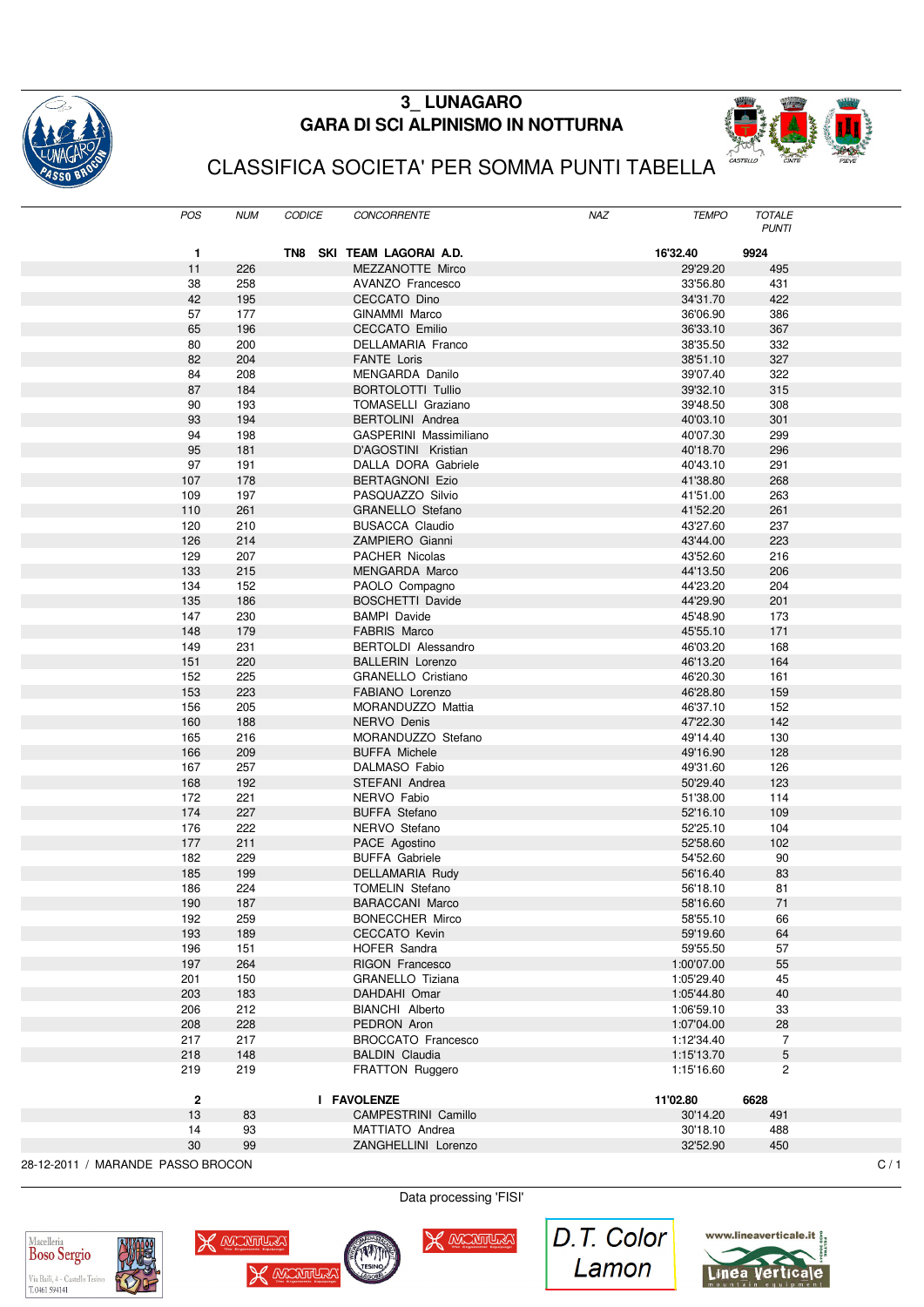| POS                               | <b>NUM</b> | <b>CODICE</b> | CONCORRENTE              | <b>NAZ</b> | <b>TEMPO</b> | <b>TOTALE</b><br><b>PUNTI</b> |     |
|-----------------------------------|------------|---------------|--------------------------|------------|--------------|-------------------------------|-----|
| 34                                | 92         |               | LIRA Giancarlo           |            | 33'15.30     | 441                           |     |
| 35                                | 84         |               | CAMPESTRINI Omar         |            | 33'18.40     | 438                           |     |
| 40                                | 88         |               | <b>GASPERINI Patrik</b>  |            | 34'17.00     | 427                           |     |
| 41                                | 97         |               | <b>VALLARSA</b> Ivan     |            | 34'27.90     | 424                           |     |
| 56                                | 89         |               | LANDOLFI Aleassandro     |            | 36'04.70     | 389                           |     |
| $71$                              | 94         |               | PASQUALINI Agostino      |            | 37'26.00     | 353                           |     |
| 83                                | 96         |               | <b>TORGHELE Gabriele</b> |            | 38'57.90     | 325                           |     |
| 104                               | 98         |               | ZANGHELLINI Antonio      |            | 41'30.20     | 275                           |     |
| 112                               | 263        |               | <b>BRESSANINI Mauro</b>  |            | 42'24.80     | 256                           |     |
| 116                               | 85         |               | DANI Giuliano            |            | 43'02.30     | 246                           |     |
| 123                               | 86         |               | <b>DEMONTE Denis</b>     |            | 43'36.40     | 230                           |     |
| 128                               | 91         |               | LENZI Roberto            |            | 43'50.40     | 218                           |     |
| 138                               |            |               |                          |            | 44'50.20     |                               |     |
|                                   | 90         |               | LENZI Alberto            |            |              | 194                           |     |
| 143<br>145                        | 81         |               | BELLIN Lorenzo           |            | 45'21.10     | 182                           |     |
|                                   | 87         |               | FACIN Diego              |            | 45'33.40     | 178                           |     |
| 155                               | 82         |               | BONORA Jacopo            |            | 46'32.50     | 154                           |     |
| 171                               | 262        |               | <b>BRESSANINI Denis</b>  |            | 51'12.70     | 116                           |     |
| 173                               | 95         |               | PERON Roberta            |            | 51'48.40     | 111                           |     |
| 191                               | 249        |               | PACHER Giulia            |            | 58'52.10     | 69                            |     |
| 194                               | 240        |               | ANDRIOLLO Daniele        |            | 59'34.80     | 62                            |     |
| 195                               | 239        |               | TRENTIN Alessandro       |            | 59'38.90     | 59                            |     |
| 198                               | 244        |               | <b>TRENTIN Erica</b>     |            | 1:03'50.30   | 52                            |     |
| 3                                 |            |               | <b>SCI CAI SCHIO</b>     |            | 7'44.60      | 4646                          |     |
| 12                                | 122        | 363TC         | PIERANTONI Davide        |            | 30'11.10     | 493                           |     |
| 17                                | 126        |               | SINICATO Marco           |            | 31'23.00     | 481                           |     |
| 53                                | 118        | <b>CAETN</b>  | FRIGO Silvano            |            | 35'46.60     | 396                           |     |
| 62                                | 117        | AADCH         | CEOLA Mattia             |            | 36'24.30     | 374                           |     |
| 66                                | 130        |               | ZANINI Riccardo          |            | 36'36.10     | 365                           |     |
| 72                                | 119        | 3VYYN         | <b>GUASINA Giorgio</b>   |            | 37'30.60     | 351                           |     |
| 81                                | 115        | LASK7         | CANDIA Marco             |            | 38'38.20     | 329                           |     |
| 88                                | 116        |               | CAPOZZO Guido            |            | 39'34.00     | 313                           |     |
| 89                                | 129        |               | VISONA Moreno            |            | 39'42.70     | 310                           |     |
| 96                                | 127        | LA5KA         | <b>VENTURINI Walter</b>  |            | 40'41.10     | 294                           |     |
|                                   |            |               |                          |            |              |                               |     |
| 100                               | 114        |               | <b>BROMBIN Matteo</b>    |            | 40'50.40     | 284                           |     |
| 111                               | 236        |               | FEDELI Enzo              |            | 42'09.20     | 258                           |     |
| 115                               | 123        |               | PIZZOLATO Alessandro     |            | 42'58.30     | 249                           |     |
| 157                               | 124        |               | PIZZOLATO Enrico         |            | 46'39.60     | 149                           |     |
| 4                                 |            |               | TND BRENTA TEAM A.D.     |            | 7'34.90      | 4549                          |     |
| $\sqrt{5}$                        | 50         | 12VHH         | MARTINI Thomas           |            | 27'45.80     | 510                           |     |
| 7                                 | 49         | 3D52H         | GALIZI Davide            |            | 28'42.00     | 505                           |     |
| 8                                 | 53         | <b>HA71Y</b>  | NICOLINI Federico        |            | 29'10.00     | 502                           |     |
| 28                                | 47         |               | BONAZZA Maurio           |            | 32'45.10     | 455                           |     |
| 44                                | 52         | 1KXM9         | NICOLINI Elena           |            | 34'50.40     | 417                           |     |
| 60                                | 54         |               | PANCHERI Gino            |            | 36'16.40     | 379                           |     |
| 69                                | 51         |               | MENAPACE Emma            |            | 36'58.60     | 358                           |     |
| 70                                | 235        |               | JANES Giulio             |            | 37'18.30     | 355                           |     |
| 75                                | 48         |               | CATTANI Diego            |            | 37'42.50     | 344                           |     |
| 99                                | 271        |               | GARDUMI Davide           |            | 40'46.30     | 287                           |     |
| 117                               | 56         |               | ZINI Marcello            |            | 43'04.30     | 244                           |     |
| 162                               | 45         |               | BALDASSARI Ivan          |            | 48'15.70     | 137                           |     |
| 200                               | 46         |               | <b>BALDASSARI Mauro</b>  |            | 1:04'48.50   | 47                            |     |
| 216                               | 55         |               | VEDOVELLI Paola          |            | 1:11'12.70   | 9                             |     |
|                                   |            |               |                          |            |              |                               |     |
| 5                                 |            |               | ARCOBALENO ASD           |            | 7'12.60      | 4326                          |     |
| 25                                | 273        |               | BIASIOLI Andrea          |            | 32'29.40     | 462                           |     |
| 26                                | 13         | HA4AR         | BONVECCHIO Edoardo       |            | 32'31.00     | 460                           |     |
| 31                                | 19         | 85ERN         | DEGASPERI Manuel         |            | 33'04.60     | 448                           |     |
| 50                                | 14         |               | <b>BRUSCHETTI Sandro</b> |            | 35'35.30     | 403                           |     |
| 54                                | 10         | FA6Z3         | BAROZZI Marco            |            | 35'50.60     | 393                           |     |
| 59                                | 9          |               | ANGELI Paolo             |            | 36'13.20     | 382                           |     |
| 79                                | 21         |               | MORANDUZZO Giulio        |            | 38'11.00     | 334                           |     |
| 101                               | 28         |               | TREBO Davide             |            | 40'59.30     | 282                           |     |
| 106                               | 15         | 91HYY         | CAINELLI Caio            |            | 41'35.30     | 270                           |     |
| 108                               | 272        |               | VALENARI Alessandro      |            | 41'42.50     | 265                           |     |
| 132                               | 11         | 1KANT         | BERGAMASCHI Gregorio     |            | 44'07.60     | 209                           |     |
| 158                               | 22         |               | MOSCA Cristiano          |            | 46'45.70     | 147                           |     |
| 28-12-2011 / MARANDE PASSO BROCON |            |               |                          |            |              |                               | C/2 |

Macelleria<br>Boso Sergio Via Baili, 4 - Castello Tesino<br>T. 0461 594141



Data processing 'FISI'

TESINO

X WONTERS



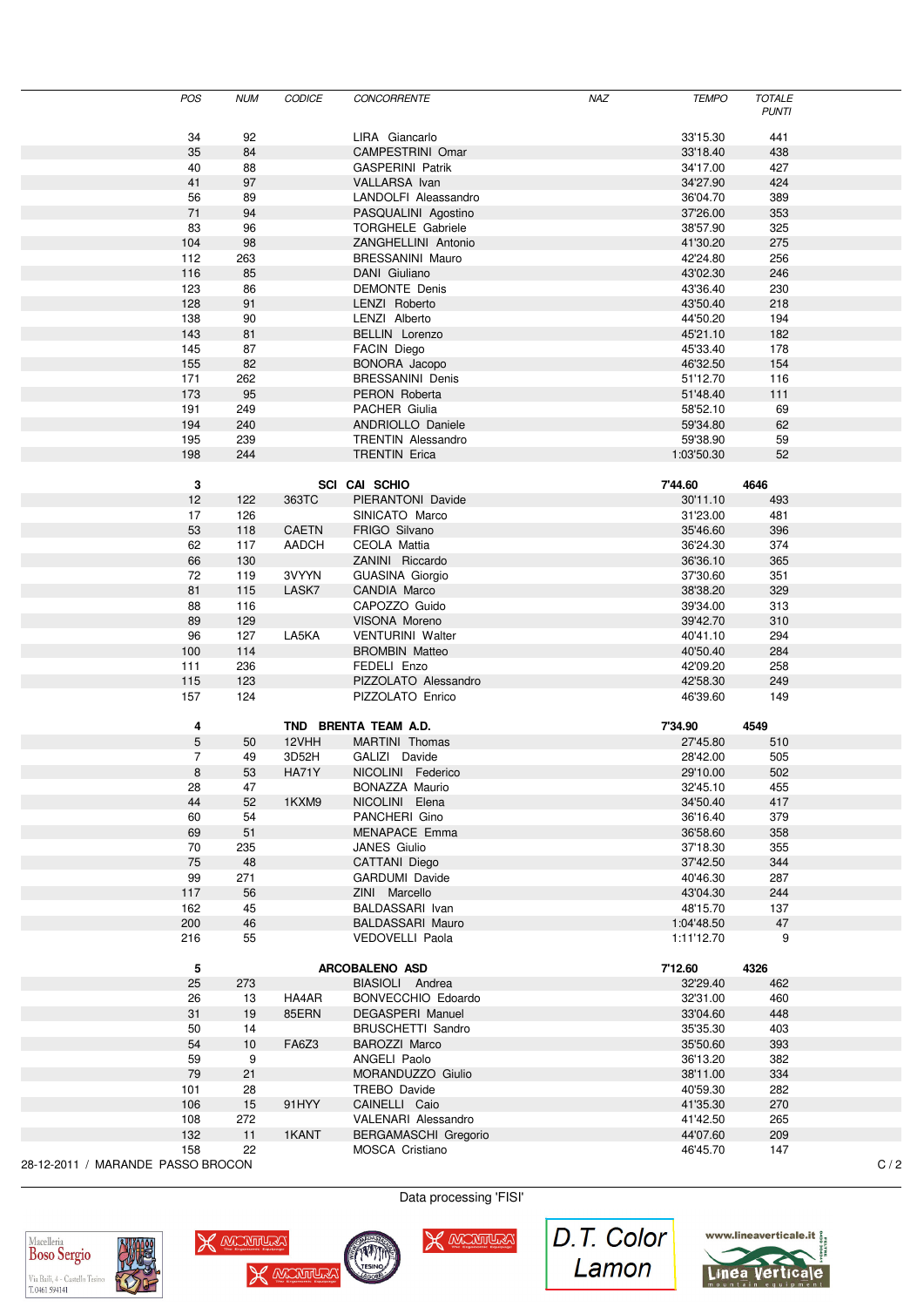|                                   | <b>POS</b>     | <b>NUM</b> | <b>CODICE</b> | <b>CONCORRENTE</b>            | <b>NAZ</b> | <b>TEMPO</b> | <b>TOTALE</b><br><b>PUNTI</b> |     |
|-----------------------------------|----------------|------------|---------------|-------------------------------|------------|--------------|-------------------------------|-----|
|                                   | 161            | 26         | <b>HAFYN</b>  | SALATI Denis                  |            | 48'03.10     | 140                           |     |
|                                   |                |            |               |                               |            |              |                               |     |
|                                   | 180            | 25         |               | POTRICH Silvio                |            | 54'07.50     | 95                            |     |
|                                   | 210            | 27         |               | SBETTI Daniela                |            | 1:07'54.20   | 24                            |     |
|                                   | 215            | 12         |               | BONVECCHIO Andrea             |            | 1:08'44.90   | 12                            |     |
|                                   | 6              |            |               | <b>BOGN DA NIA</b>            |            | 6'43.00      | 4030                          |     |
|                                   | $\mathbf{1}$   | 44         |               | ZULIAN Ivo                    |            | 27'04.20     | 519                           |     |
|                                   | 6              | 37         |               | FACCHINELLI Marco             |            | 28'00.50     | 507                           |     |
|                                   | $9\,$          | 241        |               | <b>BARTOLI Fabrizio</b>       |            | 29'12.20     | 500                           |     |
|                                   | 18             | 42         |               | PINAMONTI Giulio              |            | 31'28.50     | 479                           |     |
|                                   | 24             |            | N03CD         | LUDWIG Stefan                 |            |              |                               |     |
|                                   |                | 41         |               |                               |            | 31'58.30     | 464                           |     |
|                                   | 61             | 43         | N03CA         | <b>TOLL Dietmar</b>           |            | 36'18.80     | 377                           |     |
|                                   | 73             | 40         | N03CC         | LUDWIG Gerhard                |            | 37'32.70     | 348                           |     |
|                                   | 74             | 36         |               | <b>DANTONE Ennio</b>          |            | 37'35.60     | 346                           |     |
|                                   | 114            | 39         |               | LORENZ Valerio                |            | 42'47.30     | 251                           |     |
|                                   | 119            | 38         |               | FINAZZER Osvaldo              |            | 43'17.00     | 239                           |     |
|                                   | $\overline{7}$ |            |               | TNC US CORNACCI A.S.D.        |            | 6'05.20      | 3652                          |     |
|                                   | 10             | 248        |               | VARESCO Christian             |            | 29'25.30     | 498                           |     |
|                                   | 22             | 247        |               | PALLAVER Franz                |            | 31'54.40     | 469                           |     |
|                                   | 29             | 234        |               | DEFLORIAN Paolo               |            | 32'48.10     | 453                           |     |
|                                   |                |            |               |                               |            |              |                               |     |
|                                   | 46             | 232        |               | GALLER Gianfranco             |            | 35'01.70     | 412                           |     |
|                                   | 58             | 246        |               | DEFLORIAN Giorgio             |            | 36'10.60     | 384                           |     |
|                                   | 78             | 165        |               | DONDIO Massimo                |            | 38'02.80     | 337                           |     |
|                                   | 92             | 168        |               | <b>VINANTE Marta</b>          |            | 39'57.10     | 303                           |     |
|                                   | 121            | 233        |               | VARESCO Lucio                 |            | 43'31.30     | 235                           |     |
|                                   | 122            | 164        |               | DOLINA Leonardo               |            | 43'34.80     | 232                           |     |
|                                   | 154            | 166        |               | JELLICI Giuliano              |            | 46'30.40     | 156                           |     |
|                                   | 183            | 238        |               | MARTINELLI Angela             |            | 56'00.80     | 88                            |     |
|                                   | 184            | 167        | 703jk         | VARESCO Luca                  |            | 56'02.60     | 85                            |     |
|                                   |                |            |               |                               |            |              |                               |     |
|                                   | 8              |            |               | <b>SCI CLUB VALDOBBIADENE</b> |            | 3'52.00      | 2320                          |     |
|                                   | 43             | 143        |               | SIRAGNA Matteo                |            | 34'35.70     | 419                           |     |
|                                   | 49             | 140        |               | PANIZ Matteo                  |            | 35'26.60     | 405                           |     |
|                                   | 51             | 245        |               | DA CANAL Stefano              |            | 35'38.10     | 401                           |     |
|                                   | 76             | 137        |               | BIZZ Simone                   |            | 37'45.30     | 341                           |     |
|                                   | 102            | 141        |               | POSSAMAI Renzo                |            | 41'08.40     | 280                           |     |
|                                   |                |            |               |                               |            |              |                               |     |
|                                   | 127            | 138        |               | CODEMO Mauro                  |            | 43'47.70     | 220                           |     |
|                                   | 164            | 142        |               | RECCHIA Daniele               |            | 48'52.90     | 133                           |     |
|                                   | 169            | 139        |               | MATIUZZO Marco                |            | 50'36.70     | 121                           |     |
|                                   | 9              |            |               | <b>DOLOMITI SKI ALP</b>       |            | 3'36.80      | 2168                          |     |
|                                   | $\overline{2}$ | 62         |               | FOLLADOR Allessandro          |            | 27'12.70     | 517                           |     |
|                                   | 27             | 64         |               | SPONGA Zeno                   |            | 32'36.20     | 457                           |     |
|                                   | 33             | 63         |               | IORIATTI Andrea               |            | 33'12.30     | 443                           |     |
|                                   | 55             | 61         |               | <b>DEMARIA Paolo</b>          |            | 35'55.10     | 391                           |     |
|                                   | 68             | 60         | 73N8N         | CASANOVA Massimo              |            | 36'47.40     | 360                           |     |
|                                   |                |            |               |                               |            |              |                               |     |
|                                   | 10             |            |               | I PIAZAROI                    |            | 3'12.70      | 1927                          |     |
|                                   | 19             | 255        |               | <b>BETTEGA Simone</b>         |            | 31'41.70     | 476                           |     |
|                                   | 67             | 265        |               | BETTEGA Romano                |            | 36'42.40     | 363                           |     |
|                                   | 103            | 253        |               | ZAGONEL Johnny                |            | 41'25.30     | 277                           |     |
|                                   | 137            | 256        |               | <b>BETTEGA Elia</b>           |            | 44'48.10     | 197                           |     |
|                                   | 139            | 266        |               | <b>BETTEGA Erik</b>           |            | 45'00.00     | 192                           |     |
|                                   | 146            | 260        |               | <b>BELLOT Fulvio</b>          |            | 45'37.30     |                               |     |
|                                   |                |            |               |                               |            |              | 175                           |     |
|                                   | 187            | 102        |               | FONTANA Gianfranco            |            | 56'47.20     | 78                            |     |
|                                   | 188            | 268        |               | LUCIAN Cristian               |            | 57'36.50     | 76                            |     |
|                                   | 199            | 103        |               | RATTIN Luigi                  |            | 1:04'38.00   | 50                            |     |
|                                   | 202            | 100        |               | FONTANA Alessio               |            | 1:05'40.40   | 43                            |     |
|                                   | 11             |            |               | <b>G.S.PAVIONE</b>            |            | 3'08.50      | 1885                          |     |
|                                   | 39             | 71         |               | LAZZARO Aron                  |            | 34'05.30     | 429                           |     |
|                                   | 45             | 72         |               | LOSS Pieralbino               |            | 34'59.30     | 415                           |     |
|                                   |                |            |               |                               |            |              |                               |     |
|                                   | 64             | 73         |               | MENEGHEL Daniele              |            | 36'27.50     | 370                           |     |
|                                   | 136            | 74         |               | <b>TAUFER Daniel</b>          |            | 44'35.00     | 199                           |     |
|                                   | 141            | 69         |               | <b>BETTEGA Walter</b>         |            | 45'17.70     | 187                           |     |
|                                   | 142            | 68         |               | <b>BETTEGA Elio</b>           |            | 45'19.20     | 185                           |     |
|                                   | 178            | 70         |               | CESCATO Denis                 |            | 53'33.60     | 100                           |     |
| 28-12-2011 / MARANDE PASSO BROCON |                |            |               |                               |            |              |                               | C/3 |





TESINO

X WONTERS



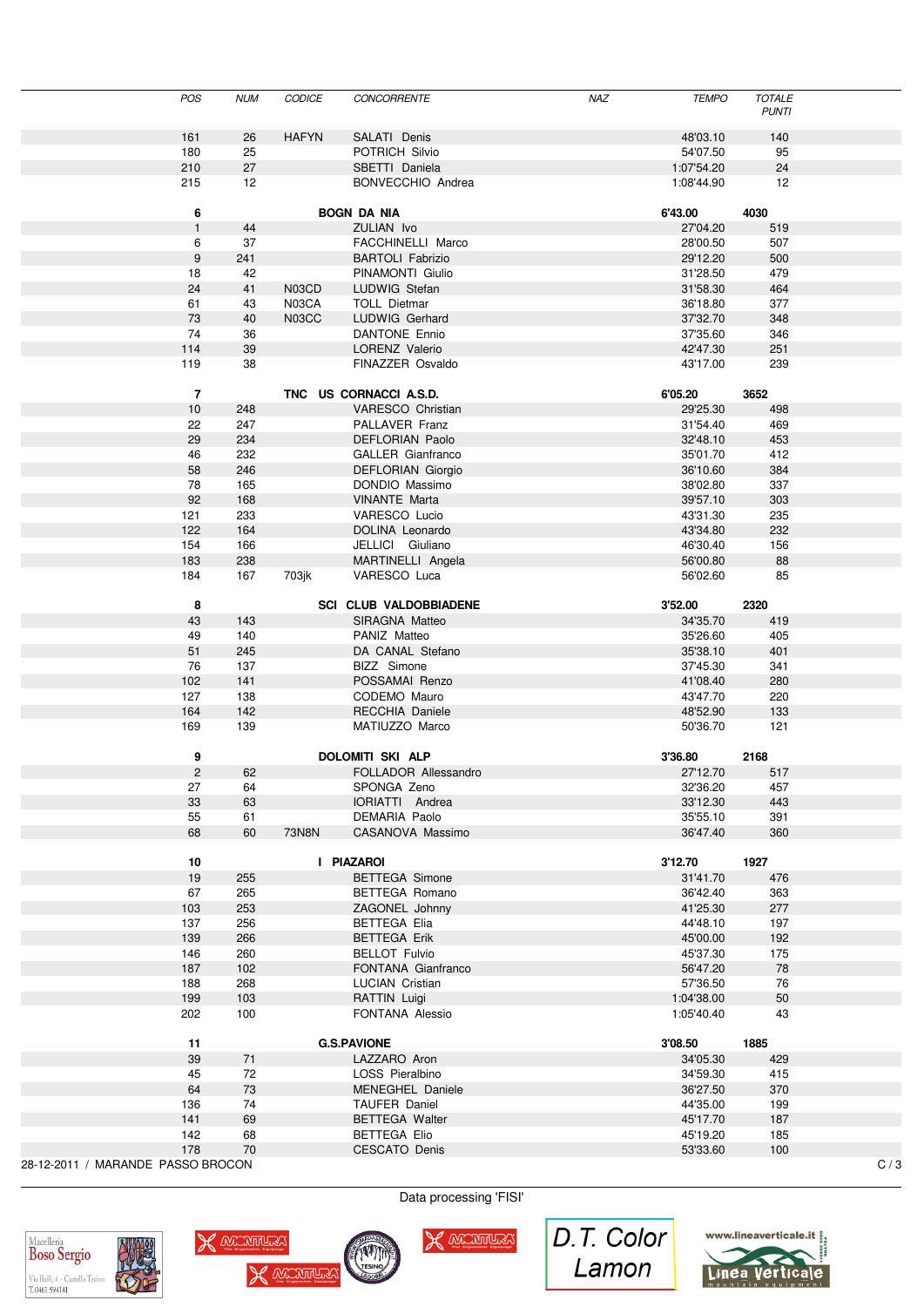| POS            | <b>NUM</b><br>CODICE   | <b>CONCORRENTE</b>             | NAZ | <b>TEMPO</b> | <b>TOTALE</b><br><b>PUNTI</b> |  |
|----------------|------------------------|--------------------------------|-----|--------------|-------------------------------|--|
| 12             |                        | <b>A.S.CAURIOL</b>             |     | 3'05.40      | 1854                          |  |
| $\mathbf{3}$   | 3<br>1h <sub>2cc</sub> | TRETTEL Thomas                 |     | 27'25.50     | 514                           |  |
| 15             | $\overline{2}$         | MORANDINI Marco                |     | 30'40.70     | 486                           |  |
| 32             | $\mathbf{1}$           | DELVAI Mauro                   |     | 33'08.10     | 446                           |  |
| 48             | 4                      | ZANON Carlo                    |     |              | 408                           |  |
|                |                        |                                |     | 35'25.00     |                               |  |
| 13             |                        | A.S.GROONLAIT TEAM             |     | 2'02.40      | 1224                          |  |
| 85             | 6                      | BATTISTI Martino               |     | 39'09.00     | 320                           |  |
| 113            | 8                      | FESTI Andrea                   |     | 42'34.10     | 254                           |  |
| 118            | 5                      | BATTISTI Alessandro            |     | 43'12.30     | 242                           |  |
| 124            | 270                    | <b>CUEL Matteo</b>             |     | 43'38.40     | 228                           |  |
| 144            | 269                    | <b>FELLER Doriano</b>          |     | 45'30.60     | 180                           |  |
|                |                        |                                |     |              |                               |  |
| 14             |                        | ROBY SPORT BELLUNO             |     | 1'10.40      | 704                           |  |
| 52             |                        |                                |     |              | 398                           |  |
|                | 112                    | BORTOLUZZI Alessandro          |     | 35'40.00     |                               |  |
| 91             | 113                    | DE CARLI Enrico                |     | 39'54.30     | 306                           |  |
| 15             |                        | <b>LINEA VERTICALE</b>         |     | 1'02.80      | 628                           |  |
| 16             | 108                    | SOMMACAL Ivan                  |     | 30'44.70     | 483                           |  |
| 159            | 107                    | <b>SAVARIS Daniele</b>         |     | 46'52.40     | 145                           |  |
|                |                        |                                |     |              |                               |  |
| 16             |                        | <b>SCI CLUB PANAROTTA</b>      |     | 58.10        | 581                           |  |
| 20             | 133                    | PIVA Massimo                   |     | 31'47.80     | 474                           |  |
| 175            | 135                    | <b>TONELLI Maurizio</b>        |     | 52'23.40     | 107                           |  |
|                |                        |                                |     |              |                               |  |
| 17             |                        | <b>U.S.DOLOMITICA</b>          |     | 52.90        | 529                           |  |
| 77             | 161                    | MIOLA Denis                    |     | 37'47.10     | 339                           |  |
| 140            | 157                    | <b>BERTELLE Allessandro</b>    |     | 45'03.10     | 190                           |  |
|                |                        |                                |     |              |                               |  |
| 18             |                        | <b>V.V.F.STRIGNO</b>           |     | 52.10        | 521                           |  |
| 63             | 173                    | <b>TRENTIN Luca</b>            |     | 36'27.35     | 372                           |  |
| 181            | 171                    | PATERNO Daniele                |     | 54'13.00     | 92                            |  |
| 207            | 172                    | <b>TOMASELLI Gianluca</b>      |     | 1:07'01.70   | 31                            |  |
| 209            | 170                    | PASQUAZZO Gabriele             |     | 1:07'07.00   | 26                            |  |
|                |                        |                                |     |              |                               |  |
| 19             |                        | <b>BELA LADINIA</b>            |     | 51.20        | 512                           |  |
| $\overline{4}$ | 31                     | <b>BECCARI</b> Filippo         |     | 27'27.40     | 512                           |  |
|                |                        |                                |     |              |                               |  |
| 20             |                        | FI5 LANCIOTTO                  |     | 48.40        | 484                           |  |
| 86             | 76HAT                  |                                |     | 39'27.10     |                               |  |
|                | 105                    | BENEDETTI Jacopo               |     |              | 318                           |  |
| 150            | 106<br>MOM39           | FANTI Maurizio                 |     | 46'09.20     | 166                           |  |
| 21             |                        | SCI CLUB AZZURRI DEL CE        |     | 47.20        | 472                           |  |
| 21             | 251                    | PERON Andrea                   |     | 31'52.70     | 472                           |  |
|                |                        |                                |     |              |                               |  |
| 22             |                        | TRIATHLON TRENTINO             |     | 46.70        | 467                           |  |
| 23             | 156                    | PINTARELLI Gil                 |     | 31'56.20     |                               |  |
|                |                        |                                |     |              | 467                           |  |
|                |                        |                                |     |              |                               |  |
| 23             |                        | SCI CLUB VIGOLO VATTARO        |     | 43.60        | 436                           |  |
| 36             | 144                    | BIANCHINI Graziano             |     | 33'20.40     | 436                           |  |
|                |                        |                                |     |              |                               |  |
| 24             |                        | <b>CENTRO AGONISTICO ARABB</b> |     | 43.40        | 434                           |  |
| 37             | 57                     | CAMPEDEL Cristian              |     | 33'22.70     | 434                           |  |
|                |                        |                                |     |              |                               |  |
| 25             |                        | <b>G.S. PAVIONE</b>            |     | 41.00        | 410                           |  |
| 47             | 66<br>EA6RL            | DOFF Bruno                     |     | 35'15.90     | 410                           |  |
|                |                        |                                |     |              |                               |  |
| 26             |                        | <b>GS.LAMON</b>                |     | 34.10        | 341                           |  |
| 130            | 76                     | FORLIN Gabriele                |     | 43'56.50     | 213                           |  |
| 204            | 77                     | GAIO Nadia                     |     | 1:06'33.80   | 38                            |  |
| 205            | 75                     | <b>FACCHIN Vittorio</b>        |     | 1:06'37.80   | 36                            |  |
| 211            | 79                     | PRIMOLAN Fabio                 |     | 1:08'06.90   | 21                            |  |
| 212            | 78                     | GIACOMIN Renzo                 |     | 1:08'10.90   | 19                            |  |
| 214            | 80                     | PRIMOLAN Mauro                 |     | 1:08'28.10   | 14                            |  |
|                |                        |                                |     |              |                               |  |
|                |                        |                                |     |              |                               |  |

#### 28-12-2011 / MARANDE PASSO BROCON C / 4





Data processing 'FISI'

X MONTERS

TESINO